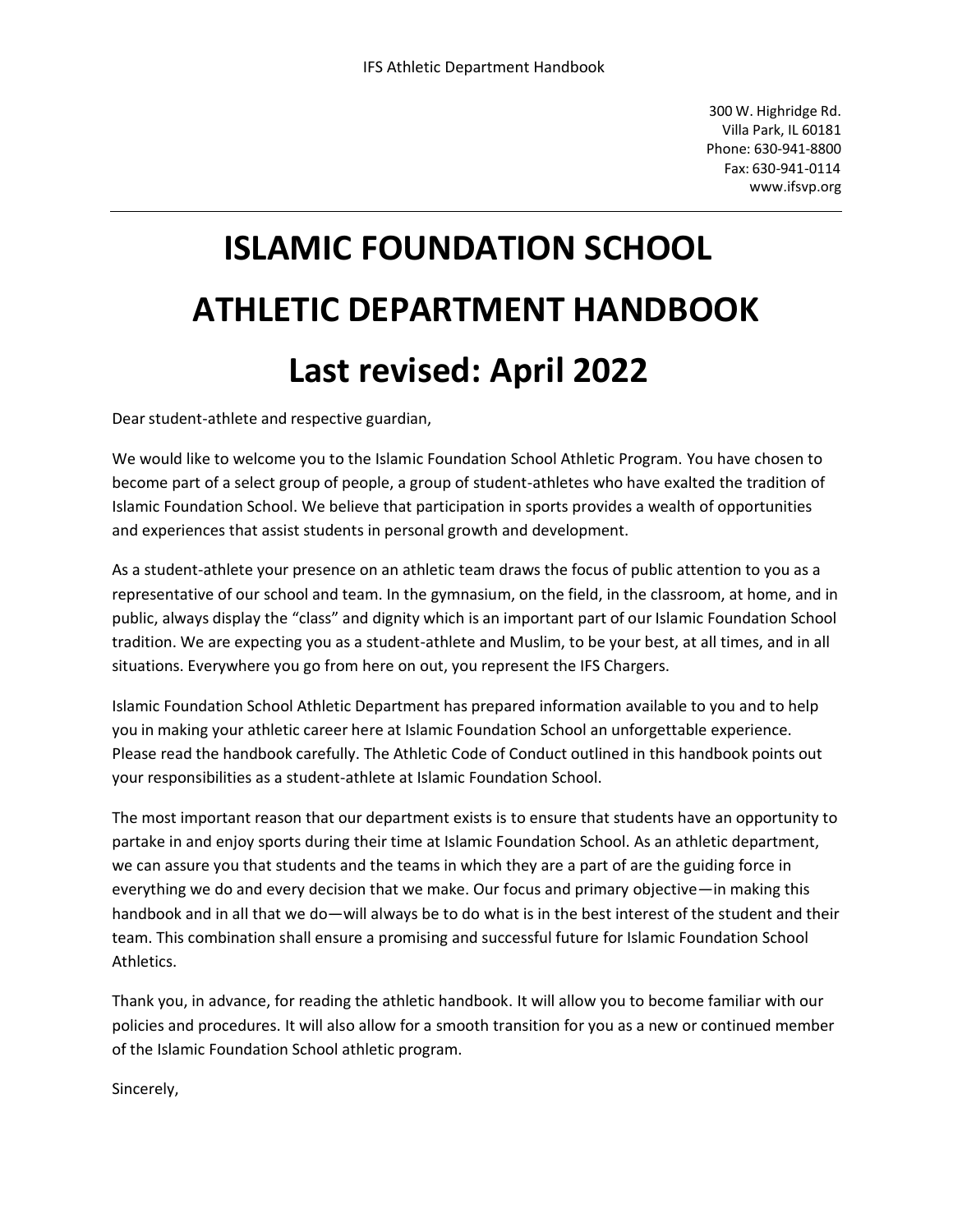## IFS Athletic Department Handbook

The Athletic Department Nickname: Chargers Colors: Royal Blue and White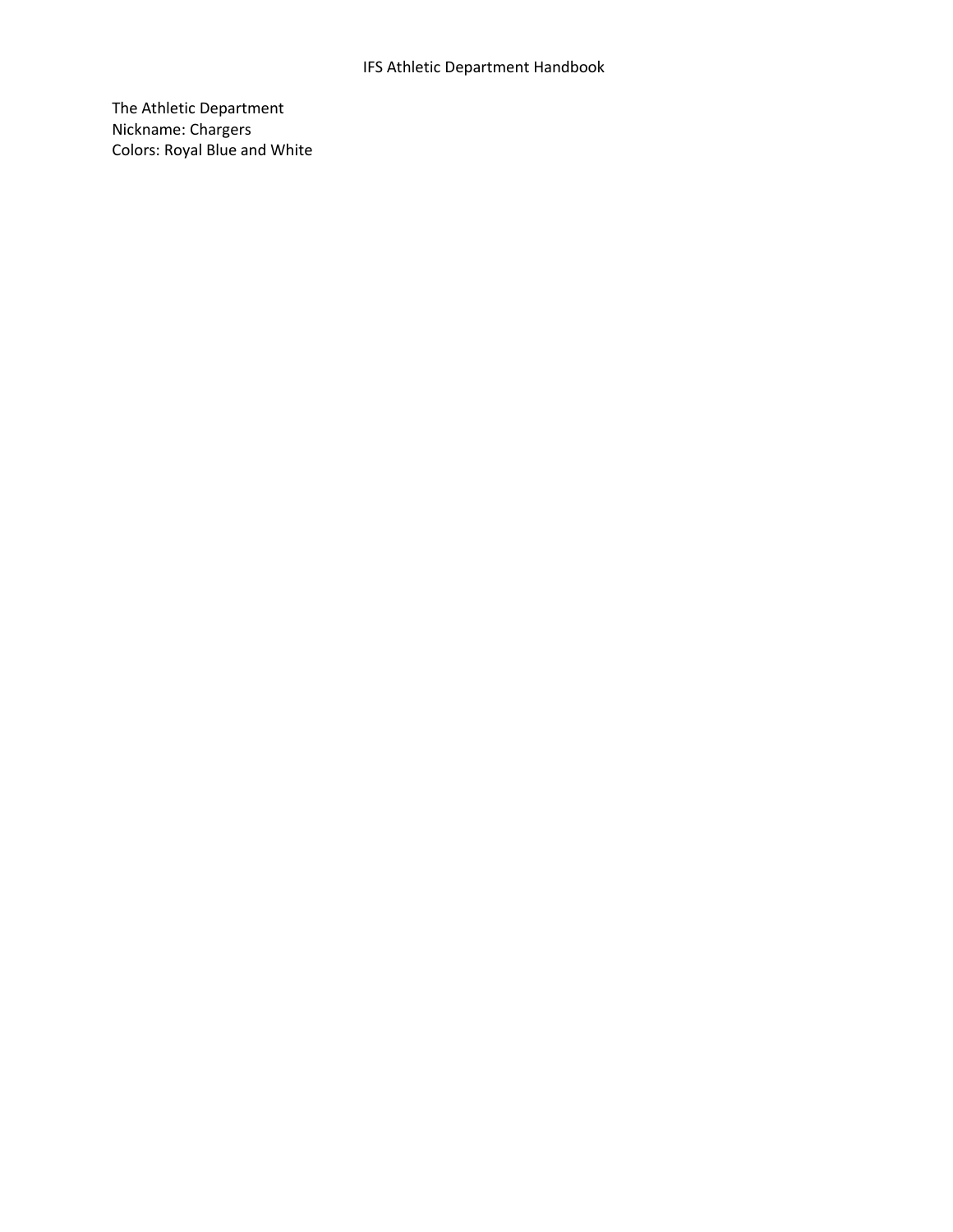# **Table of Contents**

# Subject

# **Page Number**

|             | 3       |
|-------------|---------|
|             | 4       |
|             | 4       |
| Conference  | $4 - 5$ |
| Eligibility | 6       |
|             | 7       |
|             | 7       |
|             | $7 - 8$ |
|             | 8       |
|             | 9       |
| Attendance  | 9       |
|             |         |
|             |         |
|             |         |
|             |         |
|             |         |
|             |         |
|             |         |
|             |         |
|             |         |
|             |         |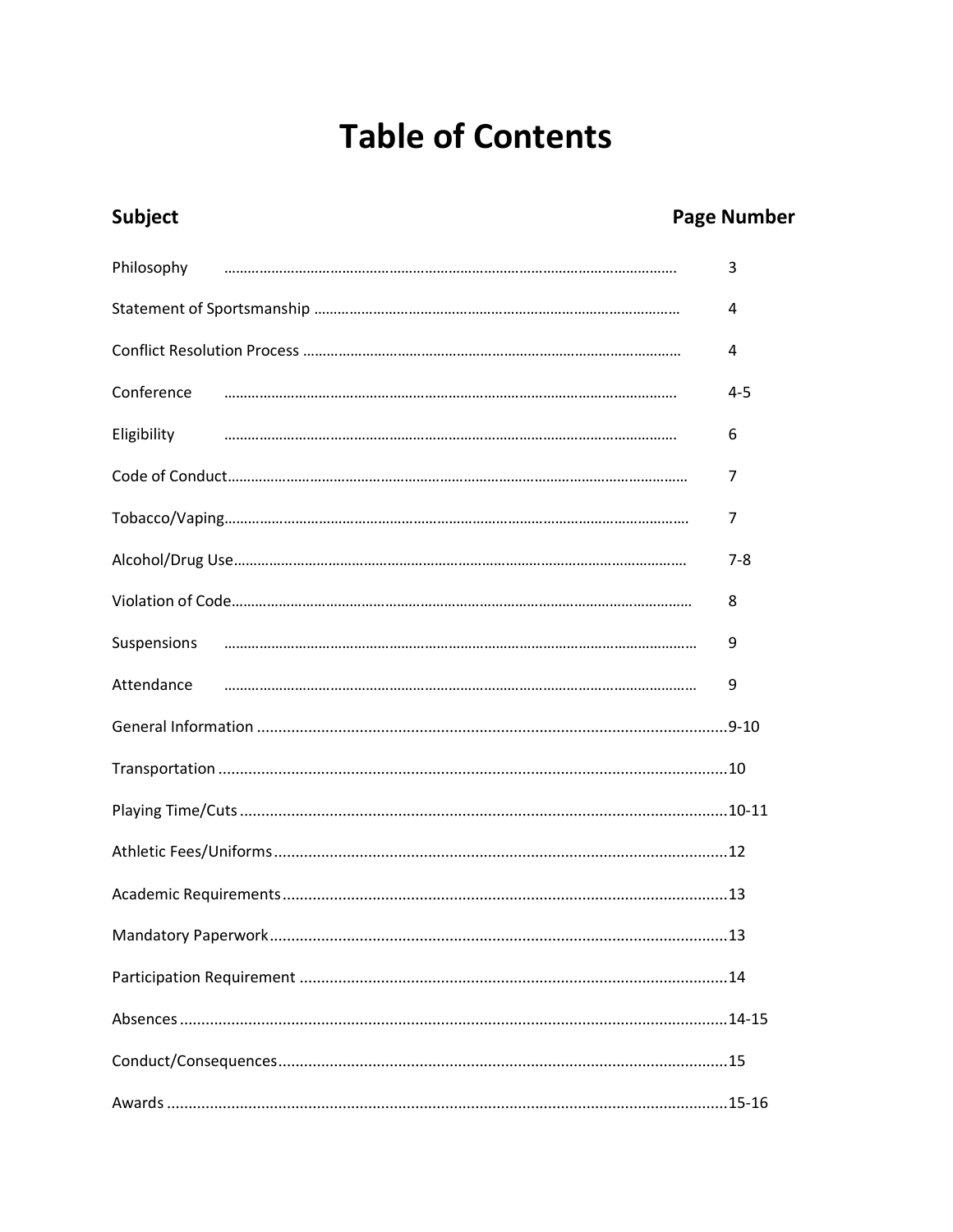| Concussion | $16-17$ |
|------------|---------|
|            | 18-23   |
| Refunds    | 7Δ      |
| Forms      | 25-38.  |

# **IFS Athletic Department Philosophy**

At Islamic Foundation School, interscholastic activities are one of the most important aspects of our school. Our athletic program is an extension of the classroom. It is our mission to develop the whole student, not just the athlete, in mind, body and spirit. Islamic Foundation School regards participation in sports as a privilege, not a right. Being a student-athlete brings responsibilities to the participant, the school, the student body, the community, the team, and to their family. There is a higher level of expectation for our student-athletes.

The athletic department seeks to provide interested students with the opportunity to participate in its program of interscholastic athletics and is committed to the following:

- To offer a well balanced and varied program of athletics (based on numbers and the best interest of our student-athletes).
- To foster the development of athletic skills.
- To teach the value of commitment, teamwork and cooperation.
- To encourage the development of judgement, character and leadership.
- To teach the value of ethical conduct, sportsmanship and fair play.
- To encourage the development of loyalty and pride in one's self, their team and the school community.

The Athletic Department expects the following of each participant in the school athletic program:

- To understand that athletics is just one part in the big picture with the cornerstone being that an Islamic Foundation School student-athlete strives to achieve excellence in all areas.
- To be a worthy representative abiding by school and community expectations.
- To learn to deal with adversity in an honorable way.
- To learn how to balance a demanding academic schedule with an athletic training schedule.
- To accept the responsibilities of team membership: support, cooperation and mutual respect.
- To maintain health and fitness levels prescribed by the coach.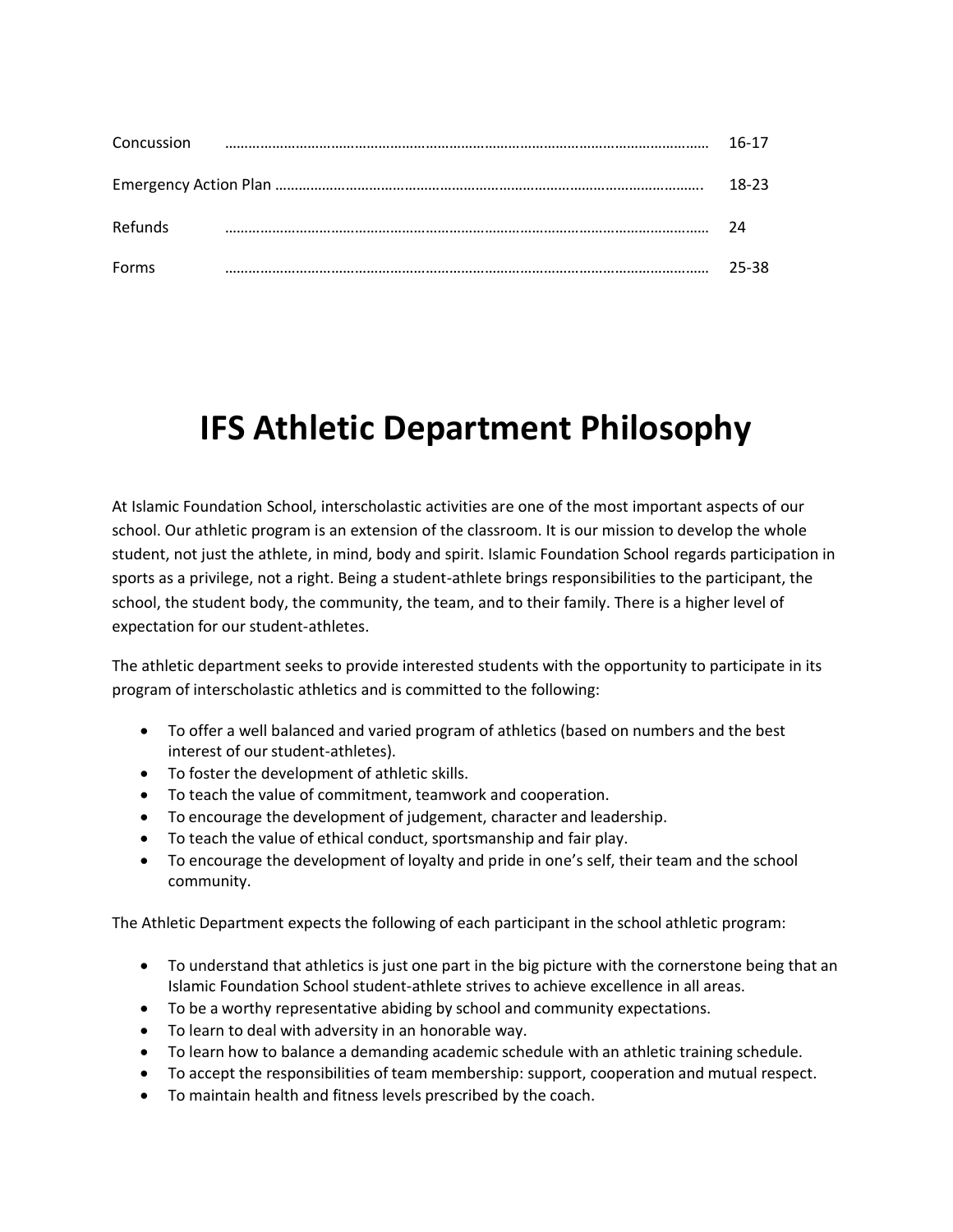# **Statement on Sportsmanship:**

Islamic Foundation School is committed to excellence as manifested in an atmosphere of sportsmanship and fair play.

- Sportsmanship is about demonstrating respect for opposing teams, coaches and fans as well as officials
- Competition and sportsmanship are compatible and complementary goals that will be exercised by all student-athletes, coaches, fans and opponents.

In a unified effort to promote respect for student-athletes, coaches, fans, opponents and officials Islamic Foundation School pledges to commit to a campaign to build a positive spirit throughout our respective divisions and in the community.

# <span id="page-4-0"></span>**Conflict Resolution Process:**

From time to time, student athletes have conflicts with their coaches, other staff members or opponents. To resolve these conflicts, direct and honest communication between the individuals directly involved are strongly encouraged and expected.

Below is a process to bring about the satisfactory resolution of conflict:

- 1. Every effort should be made to address the concern directly. If a conflict is not resolved between individuals directly involved, a complaint should be made to someone of authority (Athletic Director, Coach, Dean, etc.).
- 2. It is the discretion of the Athletic Director to determine if an investigation will be conducted internally or referred to an external mediation committee.
- 3. External committee shall be composed of the Principal, the athletic director and a dean of students. The committee shall conduct fact finding interviews and meetings to bring about a mediated resolution.

At the conclusion of the interviews and meetings the committee will make recommendations as to whether reparative or corrective actions are appropriate. The Athletic Director will oversee the implementation of any reparative or corrective actions.

# **Metropolitan Preparatory Conference**

In addition to IFS, member schools of the Metro Prep Conference include: Universal School, College Preparatory School of America (CPSA), Hinsdale Adventist Academy, Aqsa School, Chesterton Academy, Lycée François de Chicago, and Kindi.

Islamic Foundation School is a member of, and adheres to the rules and regulations of, the Illinois High School Association (IHSA) and the Metro Prep Conference (MPC).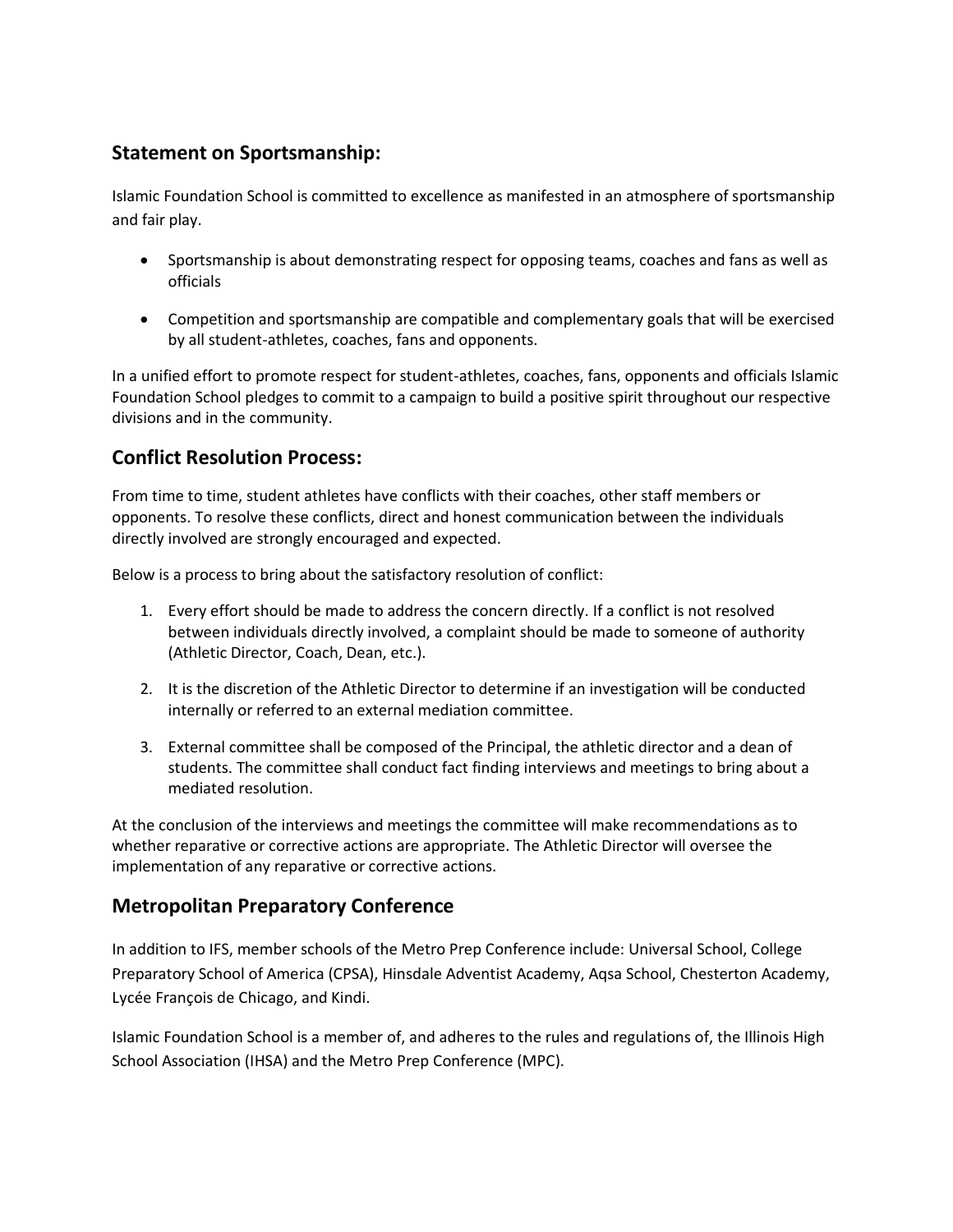# **Southwest Preparatory Conference**

Member schools of the Southwest Prep include: Aqsa, CPSA, MCC, and Universal. The Southwest prep is compromised of teams pertaining to Elementary and Junior High level.

# **Athletic Teams Offered**

- **High School**
	- o Varsity basketball (boys and girls)
	- o Junior varsity basketball (boys)
	- o Varsity volleyball (boys and girls)
	- o Junior varsity volleyball (girls)
	- o Varsity soccer (boys and girls)
- **Middle School**
	- o Basketball (boys and girls)
	- o Volleyball (girls)
- **Elementary School**
	- o Basketball (boys)

#### **Weight/Fitness Room**

A variety of equipment that ranges from free weights to stationary machinery as well as equipment that enables students to perform plyometric exercises.

Students visit this room 1-2 times per week to participate in resistance training exercises.

Islamic Foundation School believes that at all levels – Seventh grade through varsity – playing time in competition is earned in practice and is not an entitlement. Regardless of the subjective nature of the process and the potential for disagreement, the coach is the only one in a position to make team selections and decisions about playing time. Coaches WILL NOT discuss playing time with parents. Also,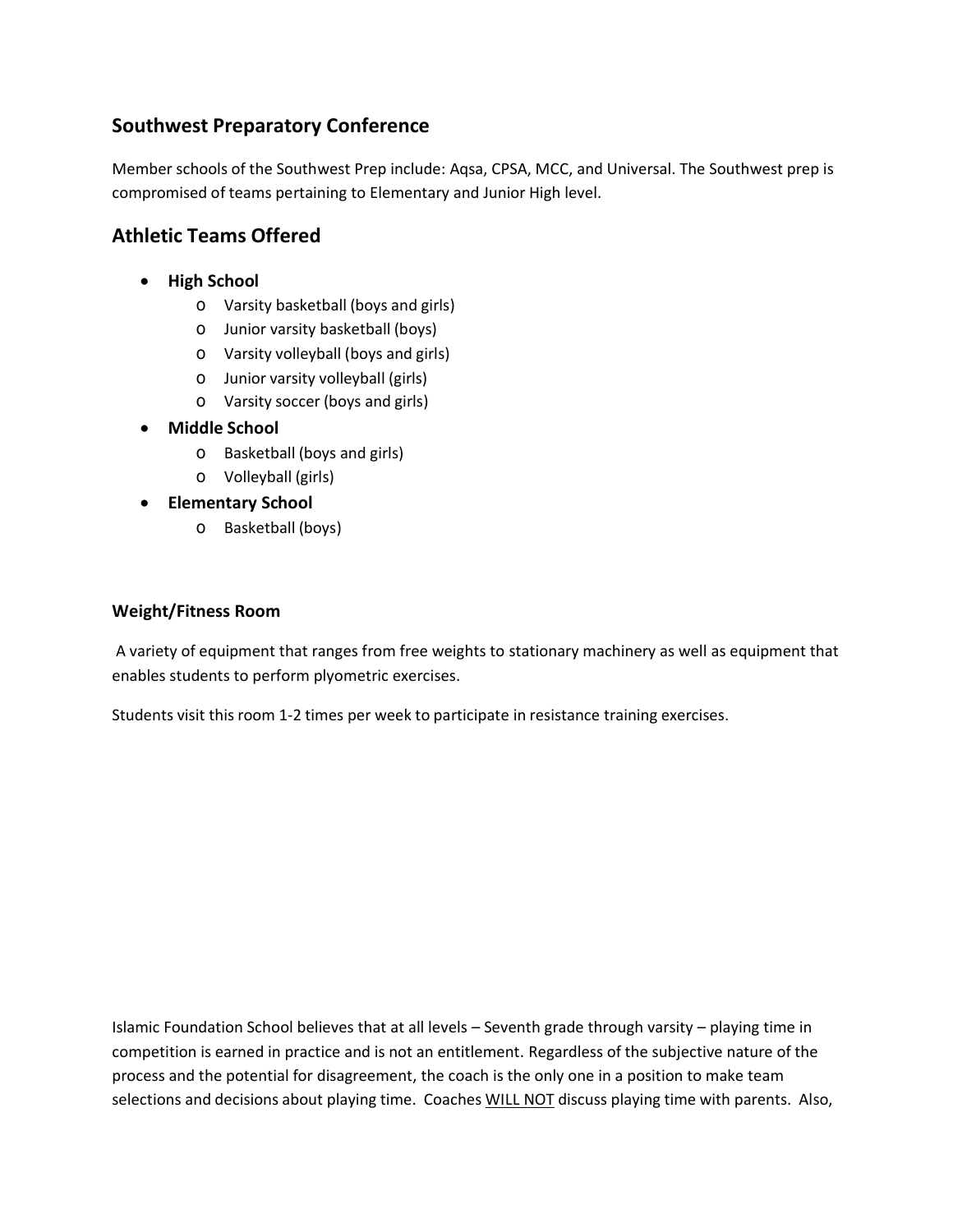members of a varsity team are not guaranteed playing time. Student-Athletes should fully understand that by joining a team they are accepting the pleasures and benefits of participating as well as the responsibility and commitment to that team.

# <span id="page-6-0"></span>**Eligibility**

Participation in athletics is a privilege, NOT a right. Students can earn the privilege through hard work, dedication, desire and self-discipline. All students that are currently enrolled in grade fifth-twelfth and attend Islamic Foundation School are eligible to participate in athletics.

# **Academic Requirements, Eligibility, & Consequences**

Islamic Foundation School is a member of the Illinois High School Association (IHSA) which requires that each student-athlete's academic progress be monitored on a bi-weekly basis.

#### **Pre-requisite academic eligibility:**

In order to participate in any of our athletic teams, students must maintain a "C" average or higher in all their current or previous quarter courses.

#### **Maintaining academic eligibility:**

#### **High School & Middle School Student-Athletes**

Each student-athlete will have his/her academic performance evaluated on a bi-weekly basis to determine whether he/she maintained a cumulative quarter/semester average of 2.50 GPA in addition to maintaining at least a "C" average in all their current enrolled classes.

#### **Elementary School**

Each student-athlete will have his/her academic performance evaluated on a bi-weekly basis to determine whether he/she maintains at least a "C" average in all their current enrolled classes.

If a student-athlete is declared ineligible by the Athletic Director, his/her period of ineligibility will be determined based on the requirements set forth by the Athletic Discipline Committee (henceforth to be known as the ADC).

During the time in which a student-athlete is ineligible, he/she will be allowed to participate in practice until the period of ineligibility has been lifted, pending the agreement made between the studentathlete and ADC.

If a student-athlete continues to experience academic difficulty, resulting in ineligibility on more than one occasion, the Athletic Director shall confer with the ADC to determine if it is in the student-athlete's best interest to continue membership on the team.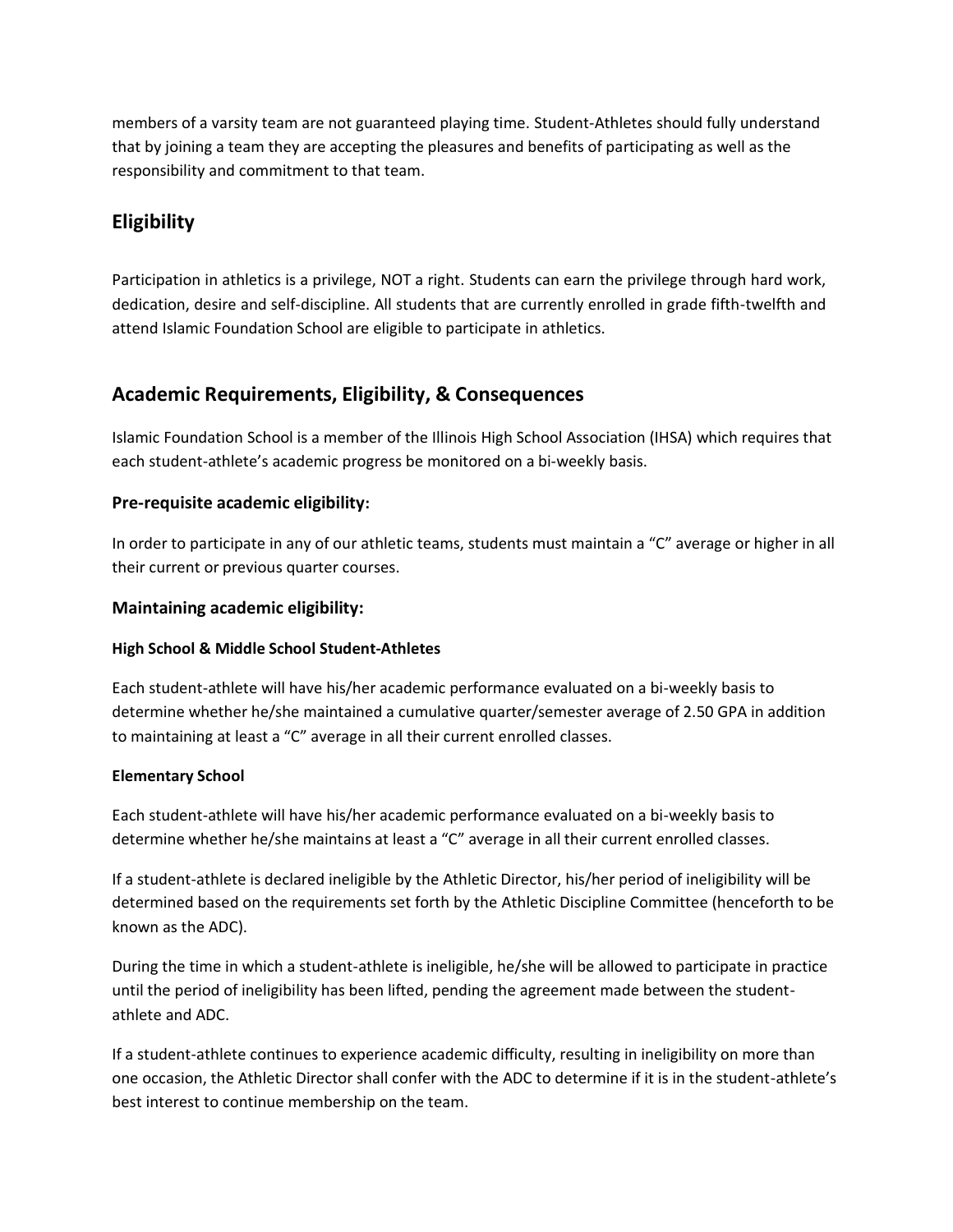If a student-athlete is disqualified from a team for academic reasons, the athletic participation fee for that season will NOT be refunded.

7. Parent/Guardians of ineligible student-athletes will be contacted by the Athletic Director/Coach and notified of their son/daughter's current eligibility status. The Athletic Director is also responsible to notify each student-athlete of their eligibility status, submit the eligibility report sheet, and contact each coach of any ineligible student-athletes from their respective team.

# **Athletic Code of Conduct**

Our student-athletes, at Islamic Foundation School, should be aware of their responsibilities and are expected to take a pledge for the entire year, not simply an athletic season. It is expected that all student-athletes will act as positive examples to others.

Islamic Foundation School is in effect twelve months a year both in and out of season. Therefore, all student-athletes agree to the following pledge:

I adhere to the code of conduct and disciplinary rules set forth by the Islamic Foundation School. I vow to follow all school rules of conduct in the Student/Parent Handbook and the Athletic Handbook at all times. I will conduct myself in a respectful manner towards coaches, teammates, teachers, leadership, staff members, transportation drivers, opponents, officials, fans, and community. I pledge that I will never consume or possess any alcohol, drugs, vapes, tobacco, illegal substances, steroids, and anything else that is not permissible in Islam.

Any student-athlete, who is present at a party or gathering in which illegal activities take place, and fails to leave, is considered in violation of school policy. This policy remains in effect for all student-athletes both in season and out of season

## **Possession of Tobacco & Vaping Policy**

- First Offense: Suspension for twenty percent of the scheduled contests.
- Second Offense: Suspension for fifty percent of the scheduled contests.
- Third Offense: Suspension for one calendar year (365 days).

## **Use of Tobacco & Vaping Policy on school premises**

- First Offense: Suspension for fifty percent of the scheduled contests.
- Second Offense: Suspension for one calendar year (365 days) of the scheduled contests.

# **Alcohol, Illegal Drugs, and Steroid Policy**

Zero tolerance: Suspension from participating in any athletic programs for one calendar year (365 days).

Team Rules: Islamic Foundation School athletes are expected to be supportive of team members and to follow all team rules as explained by the coach.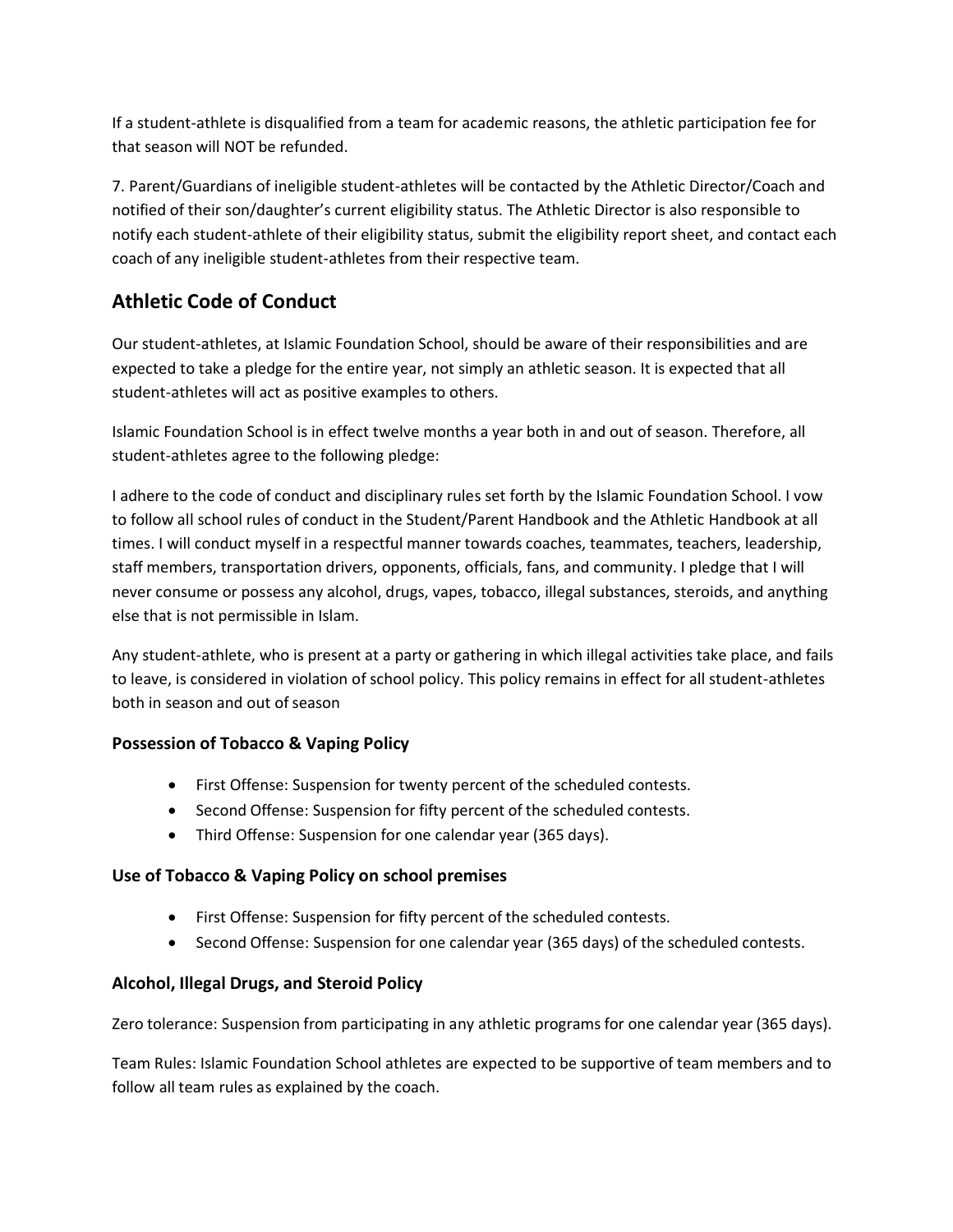Team rules are:

- To attend and be on time for all practices and contests. Athletes are always expected to personally notify the coach in the event they may be unexpectedly late for a practice or a contest.
- To follow any special rules or guidelines set up by coaches, administration, drivers, and/or opponent schools.
- To present an appropriate appearance, as representatives of school. (Athletes are to wear attire approved by their coaches at practices and to contests. This attire should be in keeping with the school dress code, for example, jeans should not be worn to contests.
- Illinois High School Association (IHSA) Rules. To follow all IHSA rules and guidelines for athletes.
- To follow the rules that governs the fair play of the sport and always to play by the rules.
- To display good sportsmanship. (Ejection from a game for poor sportsmanship results in an automatic next game suspension by the IHSA, and this suspension may be extended by the Athletic Director.)

Curfew: Members of athletic teams shall observe municipal curfew laws as well as the curfew hours established by the coach in each sport.

Scandals: No student-athlete should allow himself/herself to become part of a situation that will cause embarrassment, injury scandal, or loss of image to school, parents, or self.

Penalty: Disciplinary action as set by the Islamic Foundation School (including the Coach, Athletic Director, and Administration).

# **Violations of the Athletic Code**

The failure of a student-athlete to comply with the athletic code will result in appropriate action(s) determined by the ADC.

The Athletic Discipline Committee (ADC) is comprised of the Athletic Director, Principal, the appropriate Coach, and Dean. The following are examples of serious situations that may be handled by the ADC

- Violations of the school discipline policies, as stated in the Student/Parent Handbook or Athletic Department Handbook.
- Theft or vandalism involving property of teammates, Islamic Foundation School, or opposing teams or schools.
- Misuse of prescription or over-the-counter products.
- Involvement, use, or possession of tobacco, illegal substances, alcohol, vaping, and/or steroids.
- Situations causing scandal or loss of image to school, parents, or self.
- Any other issue that is serious in nature or deemed a matter for the ADC.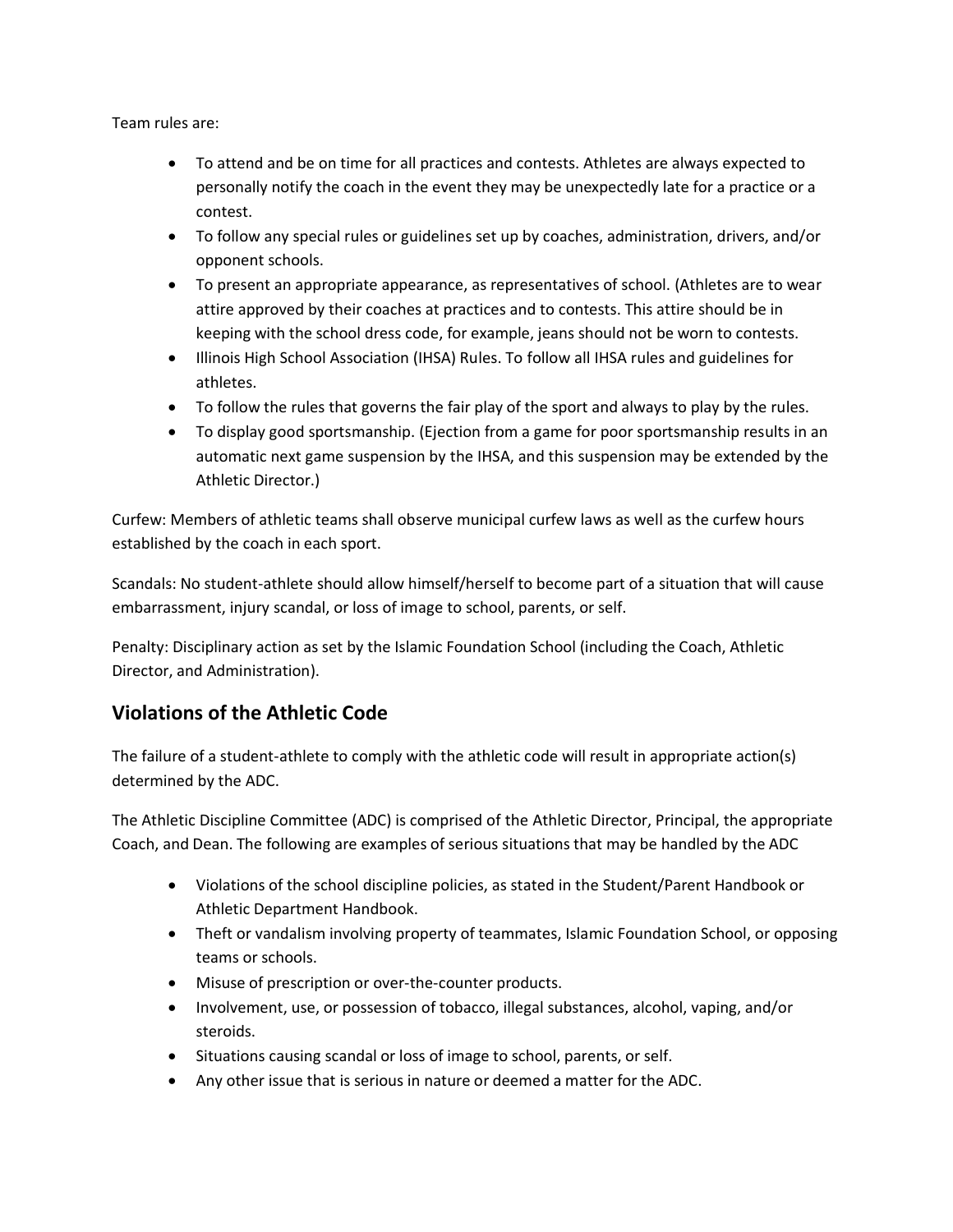In cases of an admitted violation(s) of the above policies the Athletic Director will enforce the policy consequences as outlined above. If there is not an admission of guilt and the situation warrants further review, the case may be referred to the Athletic Discipline Committee.

Please note: If the school discipline system is involved, it becomes the primary discipline system. The school discipline system may affect athletic eligibility. After the school discipline system deals with a situation, the Athletic Director may further review the findings to see if additional action (if any) needs to be taken.

# **Athletic Suspensions**

Islamic Foundation School teaches and encourages all students to make good choices and to use sound judgments. If a student-athlete fails to use good judgment and violates the Islamic Foundation School Athletic Code, an athletic suspension may result. The length of athletic suspensions is based on the nature of the violation as well as the number of scheduled games. If a suspension cannot be served within the schedule of one sport season, it may be carried over to the next athletic season as determined by the Administration.

Athletic practices: During an athletic suspension, the student-athlete will be required to attend and to participate in all practices. However, the student-athlete is not permitted to participate nor to "dress" for any contests.

"Carry Over" suspensions: If it is impossible to fully serve an athletic suspension, because the suspension exceeds the number of available contests, then the suspension must be completed in the next athletic season.

Voluntary admission/self-reporting: If a student-athlete voluntarily reports a violation of the Athletic Code, the consequences of the violation may be reduced by as much as half of the stipulated suspension as determined by the ADC.

# **School Attendance**

Attendance: Students are expected to be in attendance each day of the school year because absence from class is always a detriment to the educational process. Student-athletes must be in attendance for a full school day to practice or to compete in athletic contests.

# <span id="page-9-0"></span>**General Information**

Insurance: IFS does not carry medical insurance for injuries to students and therefore will not pay the cost relating to the injury. Each student-athlete is required to complete and submit the Athletic Waiver form before the first day of tryouts.

Physical: Each student-athlete is required to provide a physical prior to participating on the team. The physical must be current and no later than one year prior to the end of the current athletic season. If the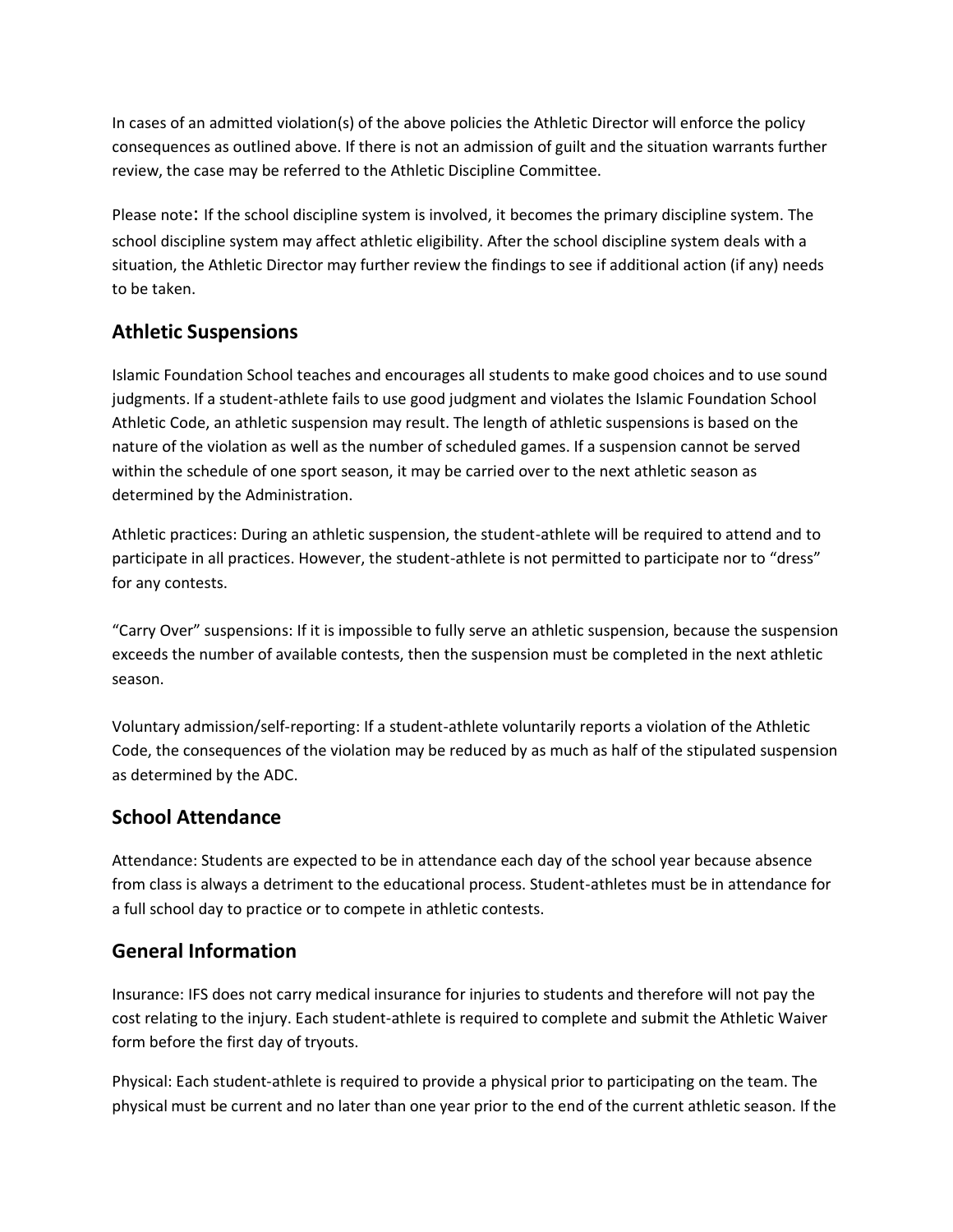physical will expire in the following athletic season, student-athlete must obtain a new physical. If a student-athlete has any special medical needs, the family must inform the Athletic Department and the school in writing. This is essential to safeguard your child's health. Any injury occurring during practice or a contest is to be reported to the Coach immediately.

Participation Fee: All student-athletes are required to pay an athletic fee prior to the first team practice. If the student-athlete does not "make" the team, the athletic fee will be refunded. If, during an athletic season, the student leaves the team – either voluntarily, or as a result of a disciplinary action – the participation fee will not be refunded.

Athletic Director: Is responsible for all matters pertaining to the athletic program including the scheduling of contests, ordering of athletic equipment, maintaining of all athletic equipment, and arranging transportation to all athletic events. If you should have any questions regarding athletic concerns, please feel free to contact our director.

Volunteers: Each family is expected to volunteer to assist with the many Islamic Foundation School activities. Parents of student-athletes are especially needed to assist with many of the athletic programs, such as to chaperone at games or to assist with the Booster Club activities (e.g., concession stand, raffles, etc.).

There will be opportunities to volunteer for competitions at the preseason team meetings. Families will later be assigned to help with concessions and other activities at home contests.

## <span id="page-10-0"></span>**Transportation:**

When the school provides transportation, the athlete is required to travel with the team. Parents who find it necessary to transport their athlete home from a contest must notify the Athletic Director and Head Coach in writing by email. If the Athletic Director and Head Coach do not receive the email to request to take home their son or daughter within 24 hours of the contest. The student-athlete MUST stay and travel with the team to the contest and travel back to IFS with the team. Any other arrangements for transportation must be approved by the Athletic Director in advance.

# **Team Membership, Playing Time and Cuts**

#### **Elementary and Junior High Level**

## **4 th, 5th, & 6th grade Level:**

Every athlete should be given equal opportunity to play minutes that will impact the game. All players may receive "equal" playing time. Priorities at this level are to encourage participation and to build basic individual and team skill.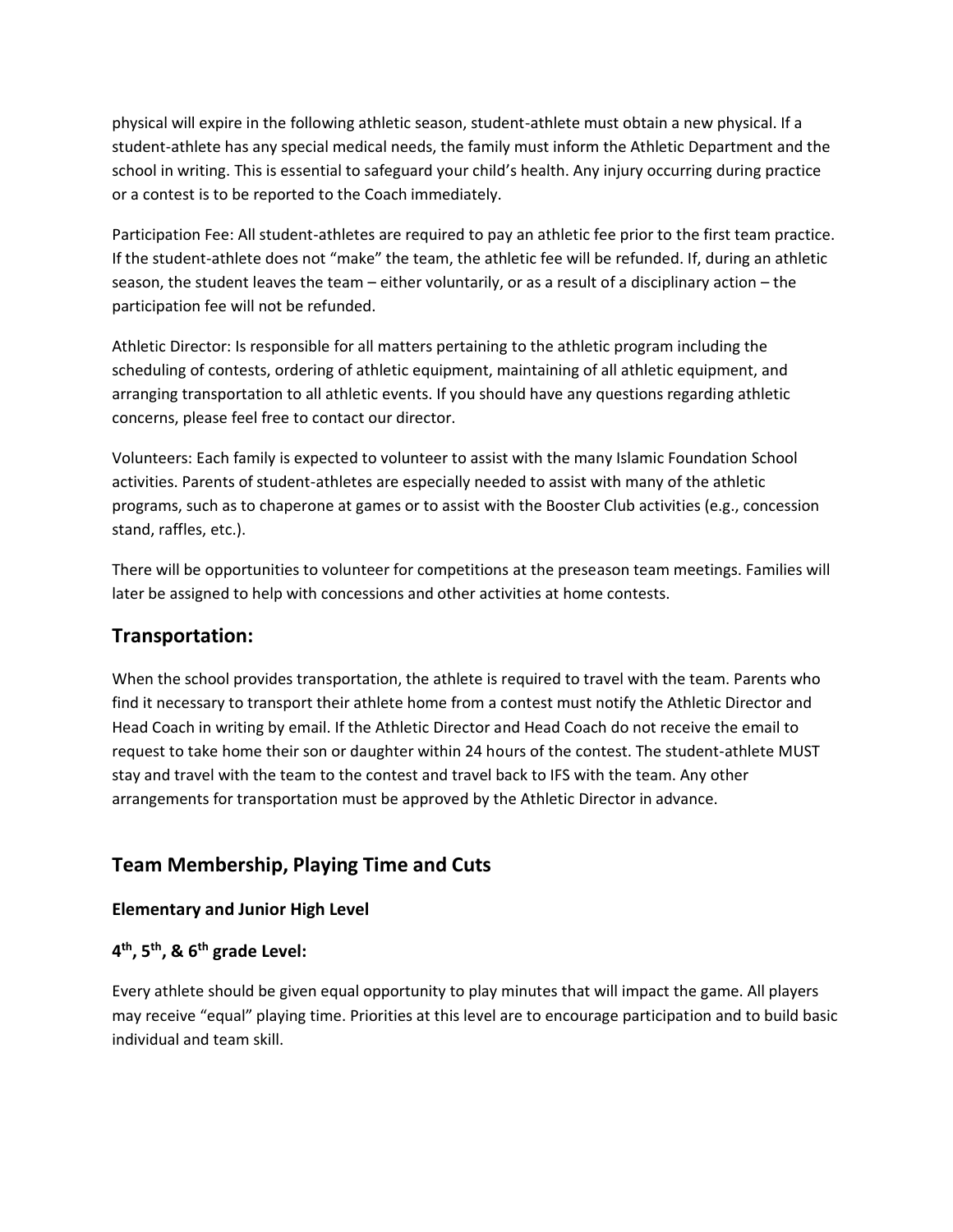The coach will determine whether a player will participate if he/she had and unexcused absence from a practice in the week preceding a game.

Effort is made not to cut any elementary player. However, it may be necessary when there are more students desiring to participate than there are coaches, facilities, equipment, uniforms and finances available to support added team membership.

# **7 th & 8 th grade Level:**

Every athlete should get the opportunity to play minutes that will impact the game. Opportunity for playing time will no longer be equal. Priorities are to develop the most competitive interscholastic team possible. Efforts to improve individual and team skills, and to enhance a player's understanding of his/her role and value to the team regardless of the amount of game action, will be emphasized during team practice sessions.

The Coach will determine whether a player will participate if he/she had an unexcused absence from practice in the week preceding the game.

Effort is made not to cut any junior high player. However, it may be necessary when there are more students desiring to participate that there are coaches, facilities, equipment, uniforms and finances available to support added team membership.

Any questions, comments, or concerns regarding the Elementary and Junior High policies should be directed to the Athletic Director at 630-941-8800.

## **High School**

## **Junior Varsity:**

In almost all situations the junior varsity teams will be comprised of Freshman, Sophomores, and Juniors. The focus of the team and the coach will be on the continued development of the athletes' abilities so that they can continue to improve as players and team members. Players at the JV level will be expected to: (1) have a good grasp of the fundamentals; (2) have good skills related to their sport; (3) be in good physical condition necessary to compete appropriately at that level.

If a player does not demonstrate the three aspects mentioned above, the Coach reserves the right to adjust his/her playing time accordingly.

The Coach will determine whether a player will participate if he/she had an unexcused absence from practice in the week preceding the game.

The Coach is to make every effort to play all players in each game and he/she will try to balance the time as much as possible. However, there is no minimum or maximum amount of time that the Coach is required to play each player.

#### **Varsity:**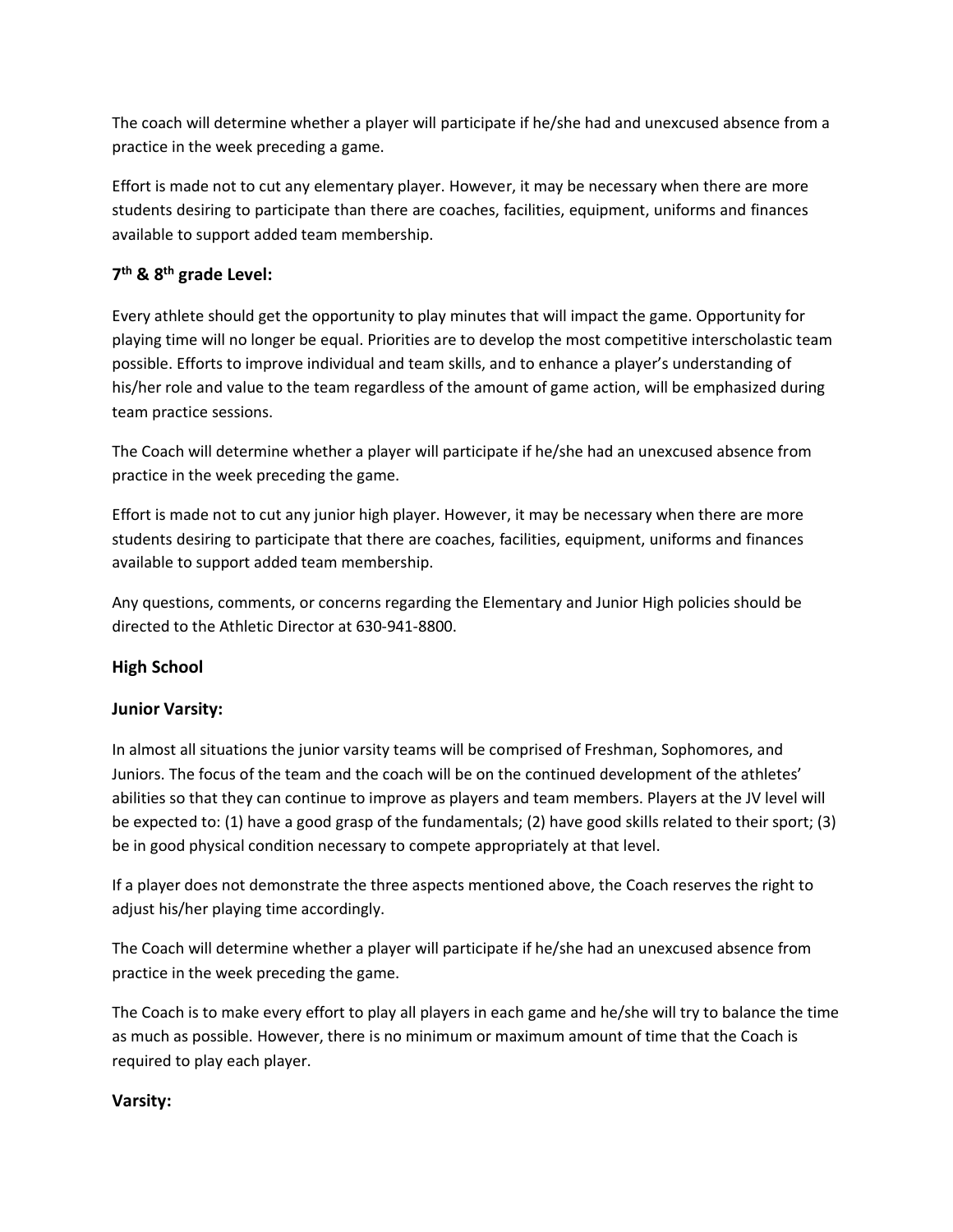Generally, this team is made up of Juniors and Seniors. However, if the Varsity Coach feels that a Freshman or Sophomore could contribute more to the varsity team than a Junior or Senior, the Coach may ask a Freshman or Sophomore to play on the varsity team.

Players at the varsity level are expected to: (1) have a solid grasp of the fundamentals; (2) have excellent skills related to their sport; (3) be in good physical condition necessary to compete appropriately at the varsity level.

If a player does not demonstrate the three aspects mentioned above of a varsity player, the Coach reserves the right to adjust his/her playing time accordingly.

The Coach will determine whether a player will participate if he/she had an unexcused absence from practice in the week preceding a game.

Playing time decisions for each player at the varsity level are left totally to the Coaches' discretion. There may be times when a player plays the entire game and then there may be times when a player may not play at all. Priority is to develop the most competitive interscholastic team possible.

We will not cut any varsity player. However, it may be necessary when there are more students desiring to participate than there are Coaches, facilities, equipment, uniforms and finances available to support added team membership.

# **Athletic Fees, Uniforms, and Equipment:**

Each athlete is responsible for the proper care and safe keeping of all equipment and uniforms. Studentathletes and their guardians/parents will be held accountable for the current replacement cost, for lost, stolen, or damaged equipment and uniforms. This includes damage due to improper laundering. Practice clothing and personal items such as socks, shoes, mouth guards, etc. will need to be purchased by the athlete. Coaches can require certain types of clothing but cannot dictate where to buy the items.

At times, shoe offers or "spirit packages" may be available as a convenience but the athletes are not required to make these purchases.

All equipment and uniforms must be returned to the Coach at the end of the athletic season. Coaches may take the uniforms back after each home and away games. Student-athletes who fail to return athletic equipment by the designated date will be charged a late fee of \$50.00 dollars. Failure to return the uniform will result in the student-athlete and their guardian to pay fees for obtaining a new uniform. Uniforms fees may differ for each team.

The Athletic Department will be collecting the athletic fee through FACTS.

The students-athlete is responsible for any school provided sports equipment. Any lost, stolen, or damaged items will be charged to the athlete to whom they are issued.

 The student athlete may choose to modify their uniform for the purpose of increased modesty according to their preference.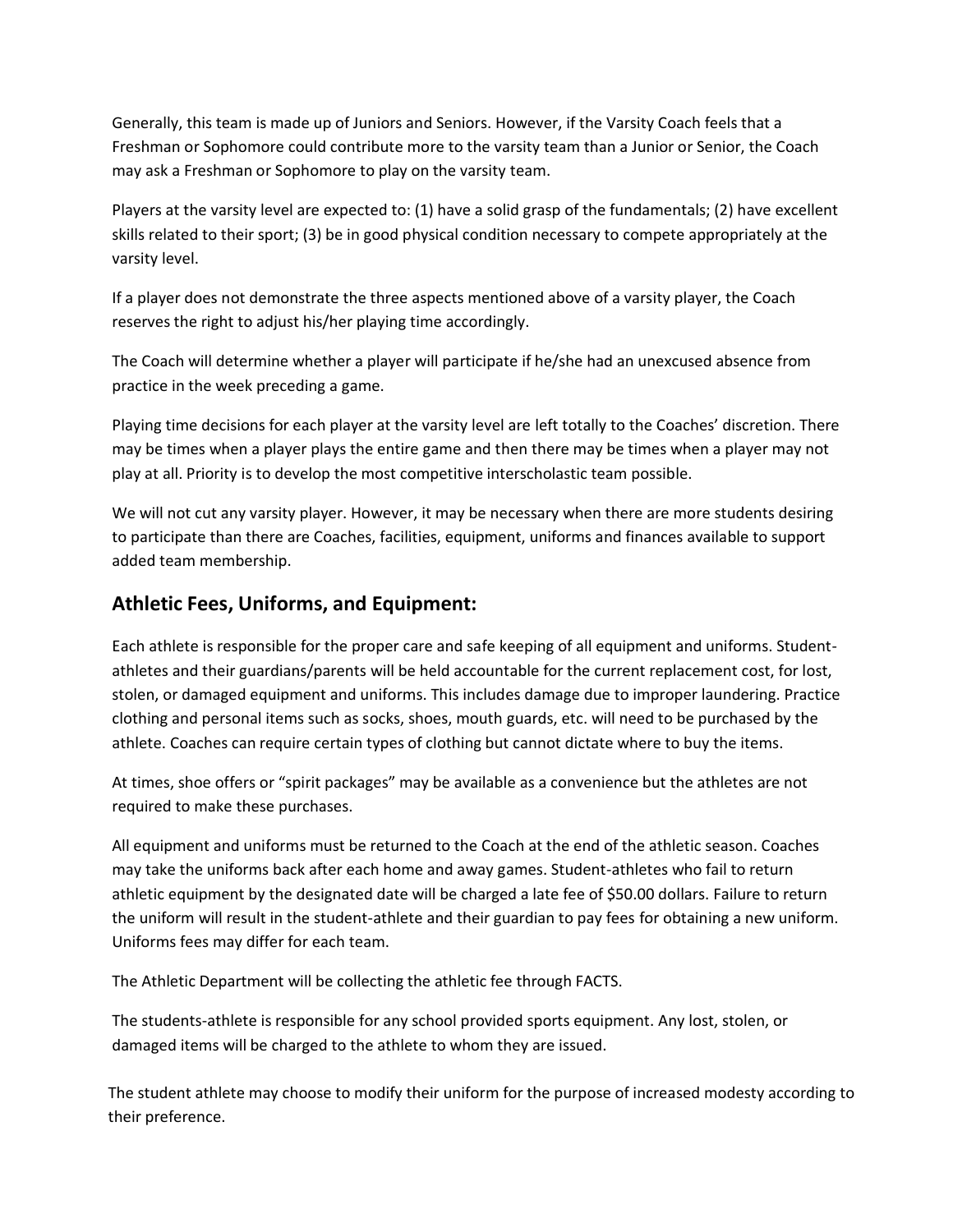The students- athletes need to pay the full amount of the athletic fees. If fees are not submitted by the deadline date, the student-athlete will not be able to participate on the team and will be removed from the roster.

The Islamic Foundation School Athletic Department works hard to supply the athlete with excellent quality uniforms and equipment. The uniforms and equipment are often very expensive. To be good stewards of our resources, we require that all participants take excellent care of their uniforms and equipment.

# **Required Before the Start of Practice**

Student-athletes and their parents/guardians are expected attend a preseason team meeting prior to the start of the athletic season.

# **All Student-Athletes Must Turn in the Following Items Prior to the First Team Practice**

- 1. Physical Exam: Prior to the beginning of a sports season, a student must have a physical exam signed by a licensed physician on file. IHSA Physical Exam forms should be used. These forms are available in the School Main Office and found on the school website under the Athletics page. Any athlete who does not have the physical exam form on file at school may not practice until this requirement has been fulfilled. A physical is valid for one calendar year from the date of the exam. (Note: The physician must sign and date the form.) It is recommended that physicals be taken during the summer, and before the start of school in August.
- 2. Athletic Contract: All student-athletes and their guardians must read and sign the Athletic Contract which is a participation and permission form. This indicates they have received and will abide by the athletic code and all items set forth in the Student Handbook.
- 3. Participation Waiver Form: The form is an acknowledgement to release and hold forever harmless, Islamic Foundation, the instructor(s), students and all other participants of these sports activities, from any and all claims, damages, or liability of any sort, which I or co-signors (if any) may have or ever have in the future because of an injury or other damage I may receive as a result of being a student, participant or spectator in the practice of this sport.
- 4. IHSA Concussion policy: IHSA requires all student-athletes and parents/guardians to read and sign a concussion information sheet. This indicates they are aware of the policies and procedures as they relate to concussions and return to play situations.
- 5. IHSA drug testing policy: If the IHSA requires all student-athletes to sign a consent form for random drug testing, all student-athletes must abide by the policy.

## **All forms are attached at the end of the handbook**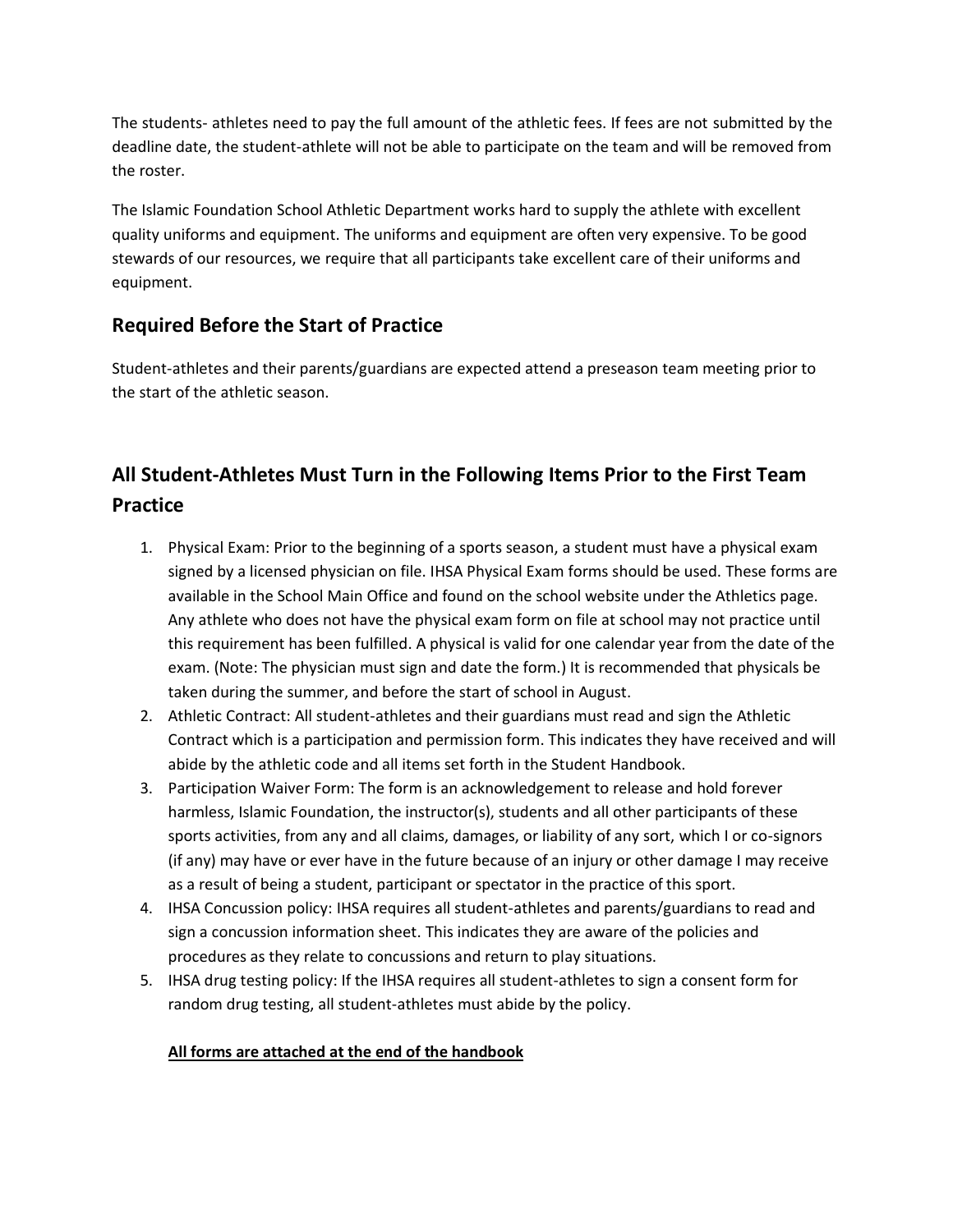# **Participation Requirements**

- 1. A student-athlete must be in school a minimum of  $\frac{1}{2}$  day (12:00pm) in order to be eligible to participate in an extra-curricular practice or interscholastic contest that day. An exception would be made if the student-athlete had an approved family engagement, medical appointment, or any other acceptable prior planned absence, unless unexcused.
- 2. If a student-athlete misses the school day due to illness, he/she will not be eligible participate in that day's extra-curricular practice or contest.
- 3. If the student-athlete becomes well enough to arrive at school by 12:00 pm, he/she will be eligible to participate in that day's practice or contest.
- 4. If a student-athlete is absent the last school day of the school week and the extra-curricular practice or interscholastic contest falls on a non-school day weekend, or special holiday, the ADC will make the decision regarding participation eligibility, keeping in mind the circumstances for the absence.
- 5. A student-athlete who has been injured and has had medical treatment cannot participate in any extra-curricular practices or interscholastic contests again until given medical release by the student-athlete's doctor. The Athletic Department will request copies of the doctor's permission slip, forward one copy to the Coach, and keep a copy on file until the end of the current school year.
- 6. If a student-athlete is going to miss an extra-curricular practice or contest, he/she must provide a written excuse or a phone call to their Coach/Athletic Director from his/her parent(s) or legal guardian(s) detailing the reason(s) for the absence. If this will be a reoccurring absence, this should be indicated in the first parent letter, and then this first letter will serve as the excused absence for the remainder of that season.

# **Criteria for Excused Absences**

List of excused absences from practice and games for all levels of athletics at IFS:

Student-athlete misses a practice or game for the following reasons:

- Sickness
- Hajj/Umrah
- Death in the family
- Court date
- Future College or athletic experience that impacts the athlete's future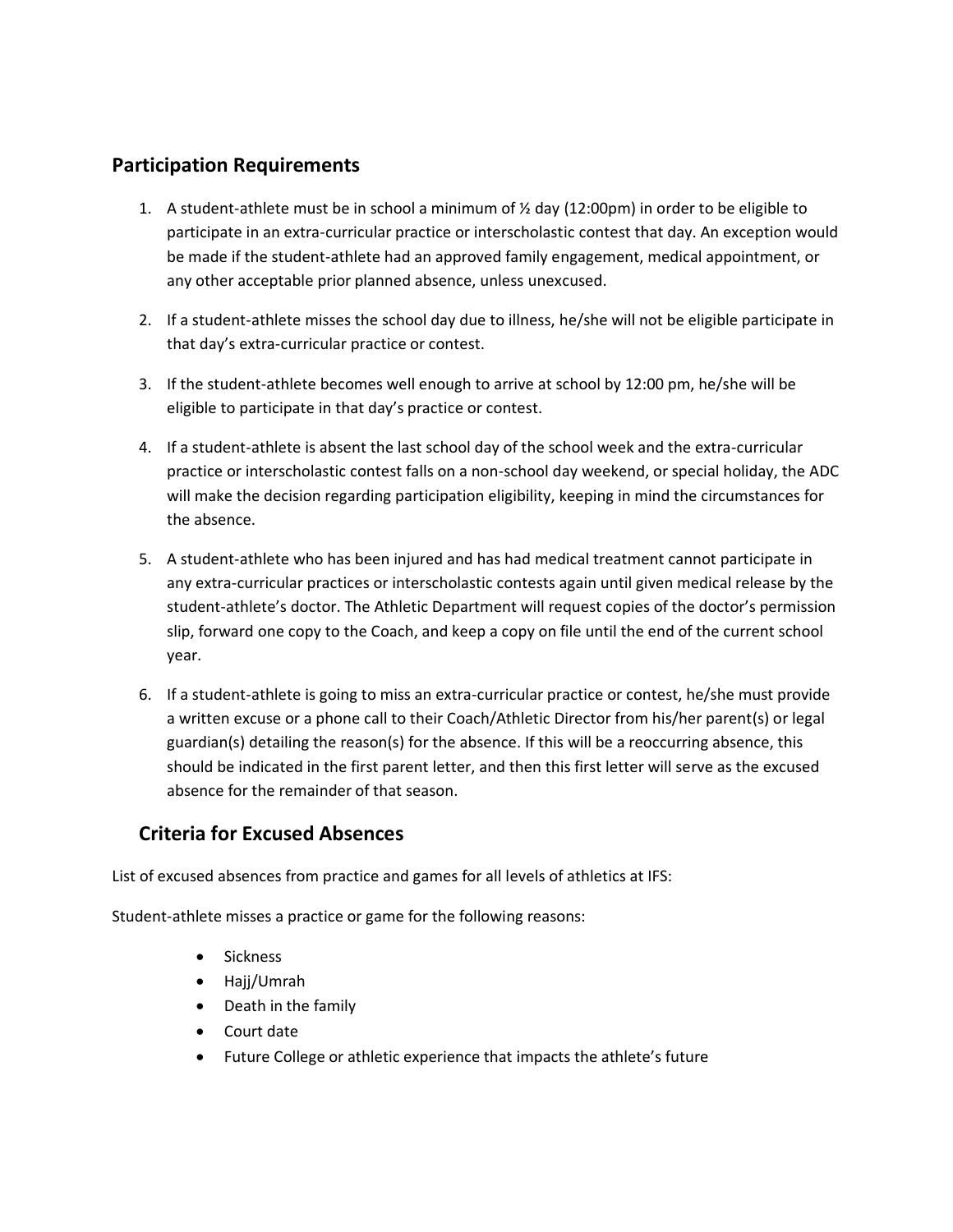# **Unexcused Absences**

The following list below would be considered unexcused. The Coach/Athletic Director will have the discretion to enforce a penalty if it deemed necessary. The list below includes general situations by student-athletes. Each missed practice will be looked at in a case by case situation.

Student-athlete misses practice or game for the following:

- Another practice or game in a sport not in season
- Detention
- Suspension from school
- Family vacations
- Negligence

## **Individual Conduct and Consequences**

Any student involved in any major disciplinary action against school rules will be suspended from the team based on a decision made by the ADC. The length of the suspension will depend on the severity of the action.

Classroom and School Discipline situations will be dealt with using the following procedures:

Any student–athlete who receives a disciplinary detention will be dealt with on a case by case basis based on the severity and frequency of the conduct. Consequences for the detention will be determined by the ADC.

The rules, regulations, policies, and procedures in the IFS Athletic Code shall apply to any violations on or off school premises.

# **Communication and Appeal of Consequences**

Before any suspension takes effect, the student-athlete shall be informed by the ADC, concerning the alleged violation. The student-athlete will have an opportunity to explain or justify the action for which he/she is being held responsible.

# **Athletic Awards**

The Athletic Director and Head Coach will establish the requirements for achieving athletic awards in his/her respective sport. These requirements will be submitted in writing and will receive the approval of the administration before being distributed. As far as possible, all awards will be consistent with the standard for other sports within the school program.

Participation Award: A medal to each student-athlete who is a team member for a full sport season and/or does not qualify for any other award. This medal is the only award that will be presented to the 7th – 12th grade participants.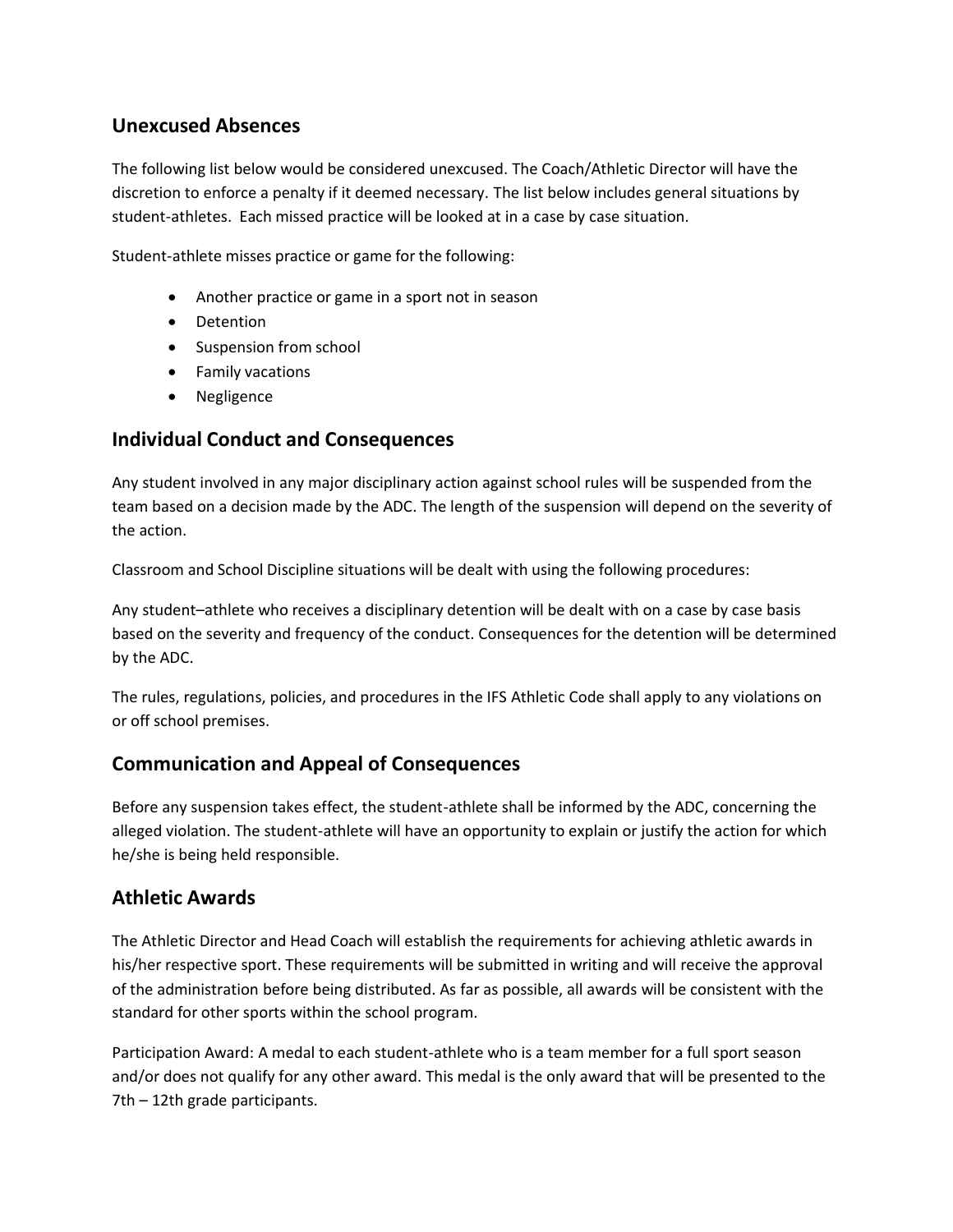Individual Awards: Student-athlete who has participated in all three athletic seasons. This certification will be given based on the categories that the Athletic Department has established. These awards will be selected by the Coach and/or players of each the team.

Athlete of the year award: A Senior athlete that participates in two or more high school athletic teams for a duration of four years. Criteria for selection include the following; athletic accomplishments, academic achievement, moral and social leadership, Islamic service, and dedication and loyalty to school and teams. Three males and three females will be nominated by faculty members from a complete list of Senior Student-Athletes. The Athletic director, in conjunction with the Coaching Staff and school administration, will select the one male and one female representative.

# **Concussion and Head Injury Policy:**

**Concussion Management Responsibilities:** A concussion is a traumatic brain injury that interferes with normal brain function. An athlete does not have to lose consciousness (be "knocked out") to have suffered a concussion. Medical advances over the past decade, along with a national emphasis on raising awareness about concussions, have enabled sport organizations, including the IHSA, to draft or revise rules and policies aimed at player safety in all sports that reflect this growing body of information. Proper concussion management is not the responsibility of one person or group; rather, it is the shared responsibility of various stakeholders involved with athletic participation.

#### **School Responsibilities, IHSA member schools:**

Shall not allow a student to participate in interscholastic athletic activities until the student and the student's parent or guardian have turned in a form approved by the IHSA that explains concussion prevention, symptoms, treatment, oversight, and includes guidelines for safely resuming participation following a concussion.

Shall appoint a Concussion Oversight Team (COT) which will establish both Return to Play (RTP) and Return to Learn (RTL) protocols based on peer-reviewed scientific evidence for a student's return following a force or impact believed to have caused a concussion.

Shall remove a student from interscholastic athletic practice or competition immediately if it is believed that the student may have sustained a concussion

Shall not allow a student to return to practice or competition following a possible concussion until the student has completed the school's RTP protocols.

Coaches Shall successfully complete an approved program on concussion management prior to beginning their coaching responsibilities and then every two years thereafter. The IHSA shall make educational materials available at no charge to coaches through its sports medicine website.

Shall immediately remove from participation or competition any athlete who is suspected of sustaining a concussion or head injury.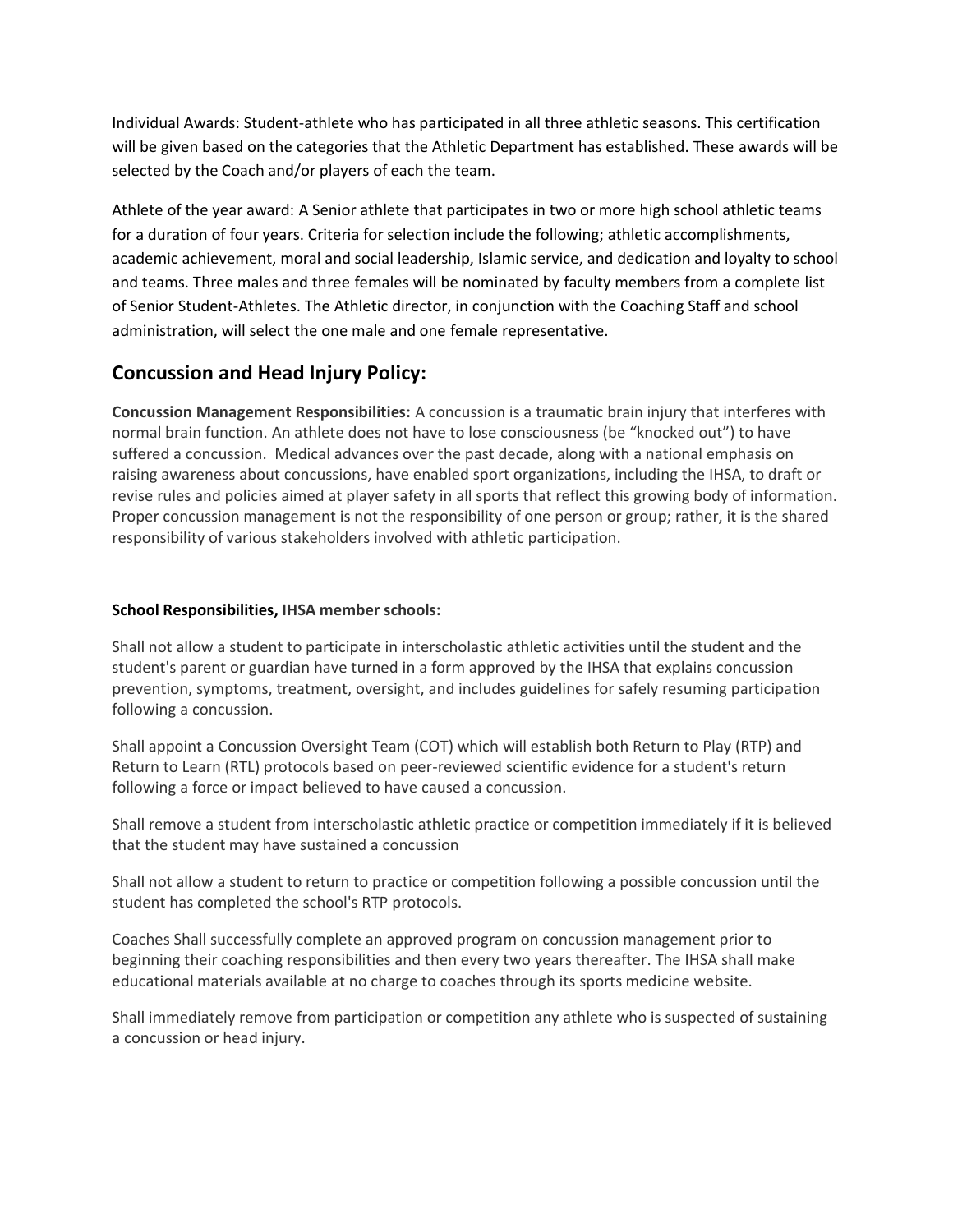Shall not allow an athlete who has been removed from participation or competition because of a suspected concussion or head injury to return to participation or competition until the athlete has met the school's RTP protocols.

Concussion Oversight Team: All members of the COT shall successfully complete an approved program on concussion management prior to becoming a member of the team. It shall consist of the following, but not limited to, school personnel:

- 1. Athletic Director
- 2. School Nurse
- 3. Dean of Students

#### Athlete Responsibilities:

Shall annually review, sign, and return to the school, a concussion and head injury information sheet prior to initiating practice or competition.

Shall notify a member of the Concussion Oversight Team (COT) if the athlete or a teammate exhibits signs or symptoms of a possible head injury.

Shall abide by the RTP and RTL protocols of the COT and his/her school.

Parent/Guardian Responsibilities:

Shall annually review, sign, and return to the school, a concussion and head injury information sheet that includes guidelines for safely resuming participation in an athletic activity prior to their student initiating practice or competition.

Shall provide their student's school with the necessary written consent in accordance with Illinois state law prior to their student's return to participation following a concussion.

Shall encourage their student to report any injury symptoms to the appropriate person(s) at their student's school.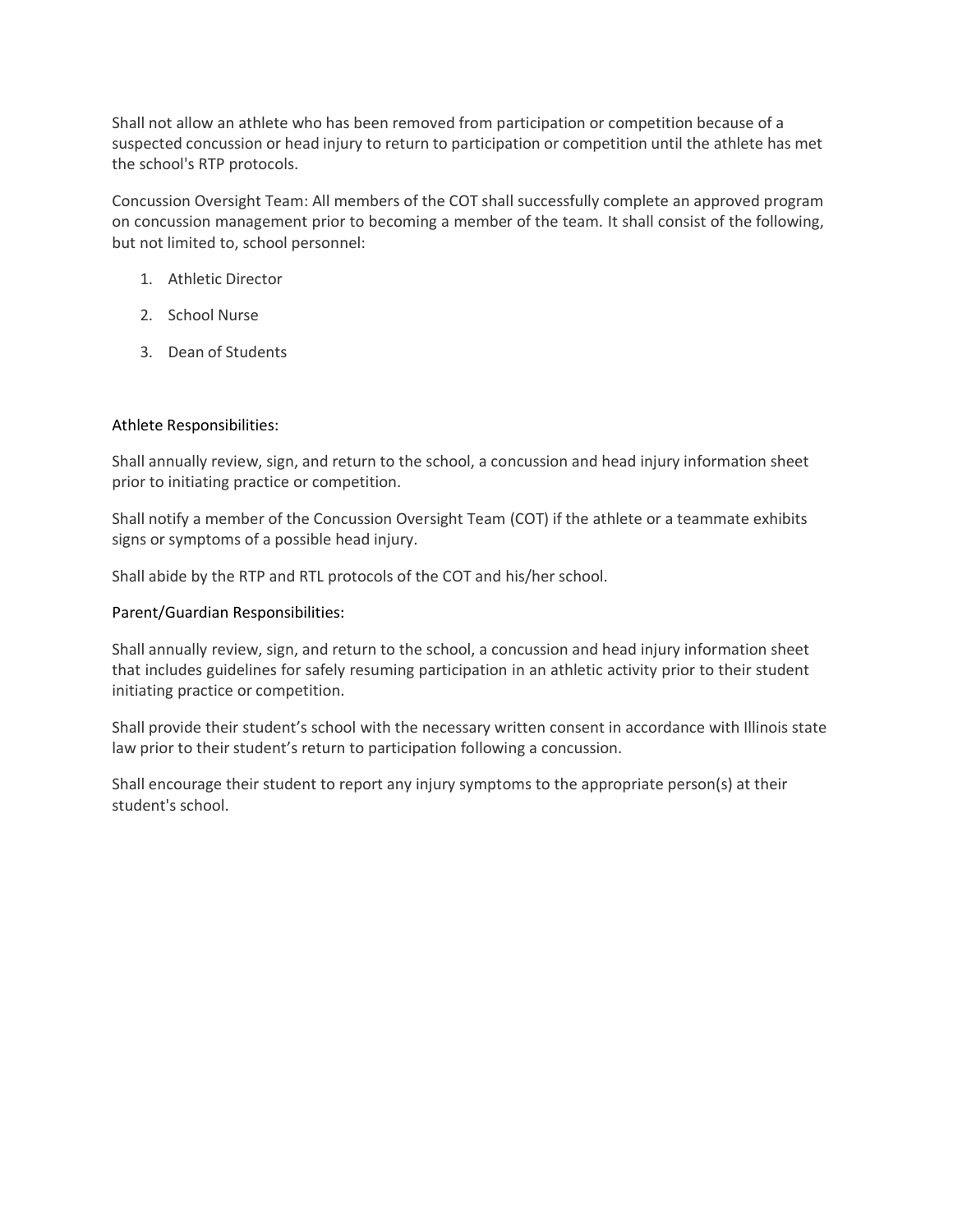#### **CROWD CONTROL PROCEDURES FOR ATHLETIC EVENTS**

Efficient management of interscholastic athletic contests, both at home and away, is an increasingly important aspect of administering an interscholastic athletic program. The following procedures have been assembled to be adequately prepared for crowd control at athletic contests.

1. Pre-season and pre-game responsibilities are shared by Islamic School and visiting schools competing in any athletic contest.

2. Responsibilities during the game are shared by Islamic School and visiting school, with the hosting school assuming the major role. A dual responsibility exists at a neutral site.

3. Post-game responsibilities are shared by officials of both schools, local police, and the community.

4. Advance preparation of all details pertaining to athletic contests is necessary for efficient administration.

#### **PROCEDURES BEFORE THE GAME**

1. Formulate plans which provide directions and instructions for all visiting personnel regarding safest routes, parking, seating and dismissal from bleachers, and loading and unloading buses and vehicles. Be alert to the impact of new construction projects.

2. All parking areas will be well lighted. Arrange for on-site parking of visitor's vehicles and buses.

3. Supervision will be continued until after all visitors have left the area, including the team bus.

4. Contact the visiting school as early as possible to arrange for a meeting or telephone conversation to discuss the game, including prior and existing school/community control problems. Time and location of pregame security meeting should be confirmed.

5. All security personnel will be readily identifiable by the public. Prevention, not apprehension after trouble begins, should be emphasized.

6. All home games will be recorded.

7. Arrange for supervision to continue until all visitors have left the area, including the team bus.

8. All School entrances and parking lots are covered with surveillance cameras to record all incidents of inappropriate behavior.

9. Emphasize to game officials the importance of keeping the game under control.

10. Competent persons will be assigned to take charge of the scoreboard and scorebook.

#### **DURING THE GAME**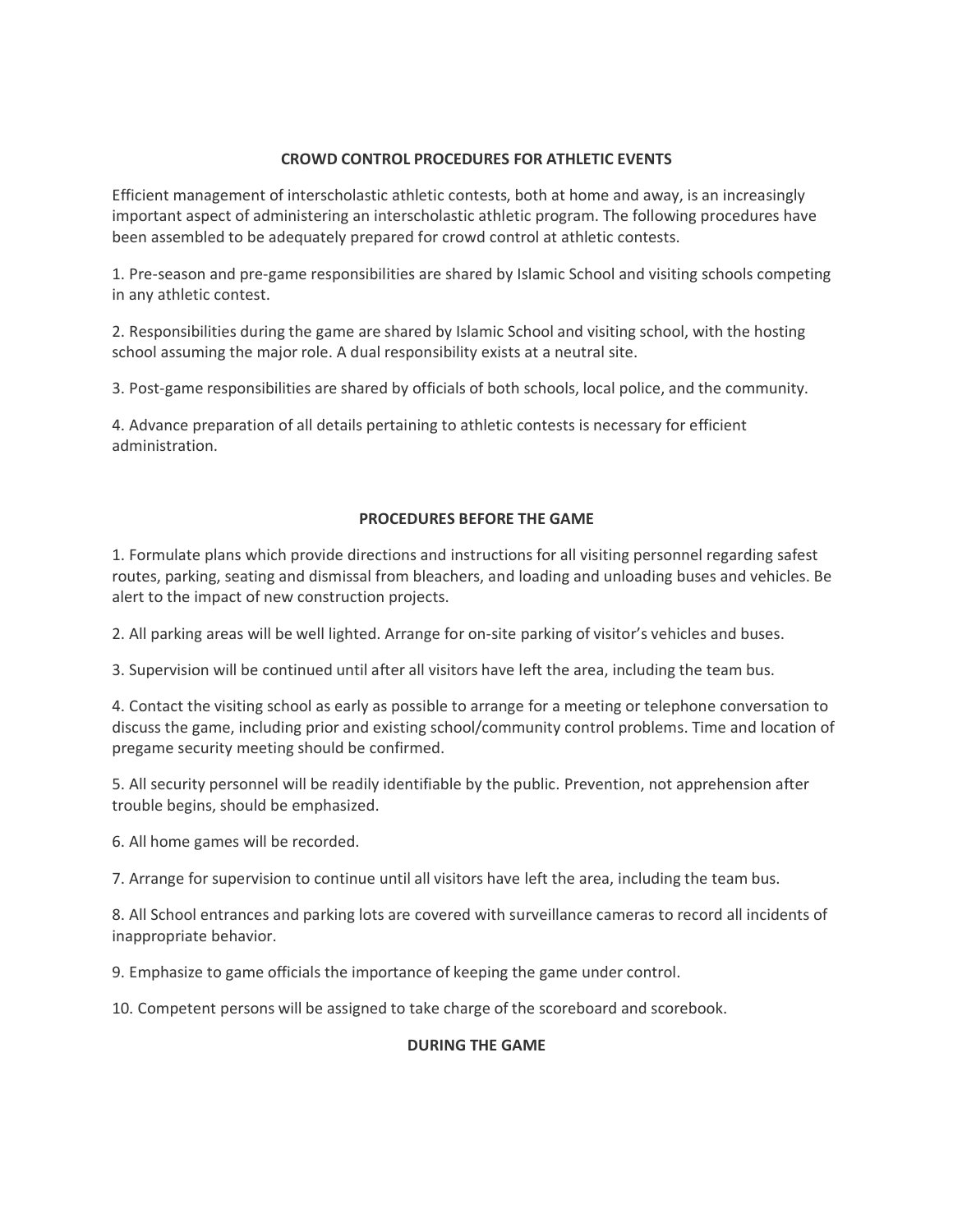1. Visiting school athletic director or the head coach should contact the athletic director of hosting school immediately upon arrival to discuss final details and to indicate seat locations so that parties are available to each other.

2. Keep lines of communication open to administrators from the visiting school and the site manager.

3. Provide supervision during halftime. Whether or not there is halftime entertainment, supervision is necessary to help direct the crowd, keep spectators off the playing area and keep the gym or the field clear.

#### **After the Game**

1. Sportsmanship handshake between coaches and team members will take place at the conclusion of the game.

2. When awards are presented, all team members and coaches will remain on the court/field at the conclusion of the game until award presentations have concluded.

3. Administrators of both schools should confer before leaving to be sure that all details have been attended to.

4. Discourage spectators from leaving before the end of the contest.

5. When necessary, police will escort officials to their cars.

#### **Lockdown Procedures**

When a lockdown has been ordered, the athletic director or designee shall make the following announcement and repeat it several times in the following manner (insert the most effective communications system(s) at the site, e.g. public address system or bullhorn.): (for intercom access dial \*7001 for the entire campus and \*7777 school campus and Masjid)

*"Attention: This is the Athletic Director, (name). We must secure the campus temporarily. This is not a drill. Please remain calm. Teachers and staff, please secure all athletes, staff and visitors in the room you are in immediately and follow lockdown procedures. If you are outdoors or in a hallway, please walk calmly to the nearest gym, multipurpose room or office. Parents do not try to locate your children. They will be kept safe and will be released to you after the lockdown has been lifted. Ignore any alarms or bells. Please listen for updates and further instructions. Thank you for your orderly response to these instructions."*

A staff member designated in advance by the athletic director as a liaison shall notify the IFSC Chair immediately that a lockdown has been initiated and shall provide updates to the IFSC Chair. The staff liaison also should call the Villa Park Police Department periodically to obtain the most current information available regarding the situation. An athletic director or designee also may notify neighboring schools that his or her school is locked down, but any instruction for other schools to also lock down must come only from the athletic director's office staff or the security officer.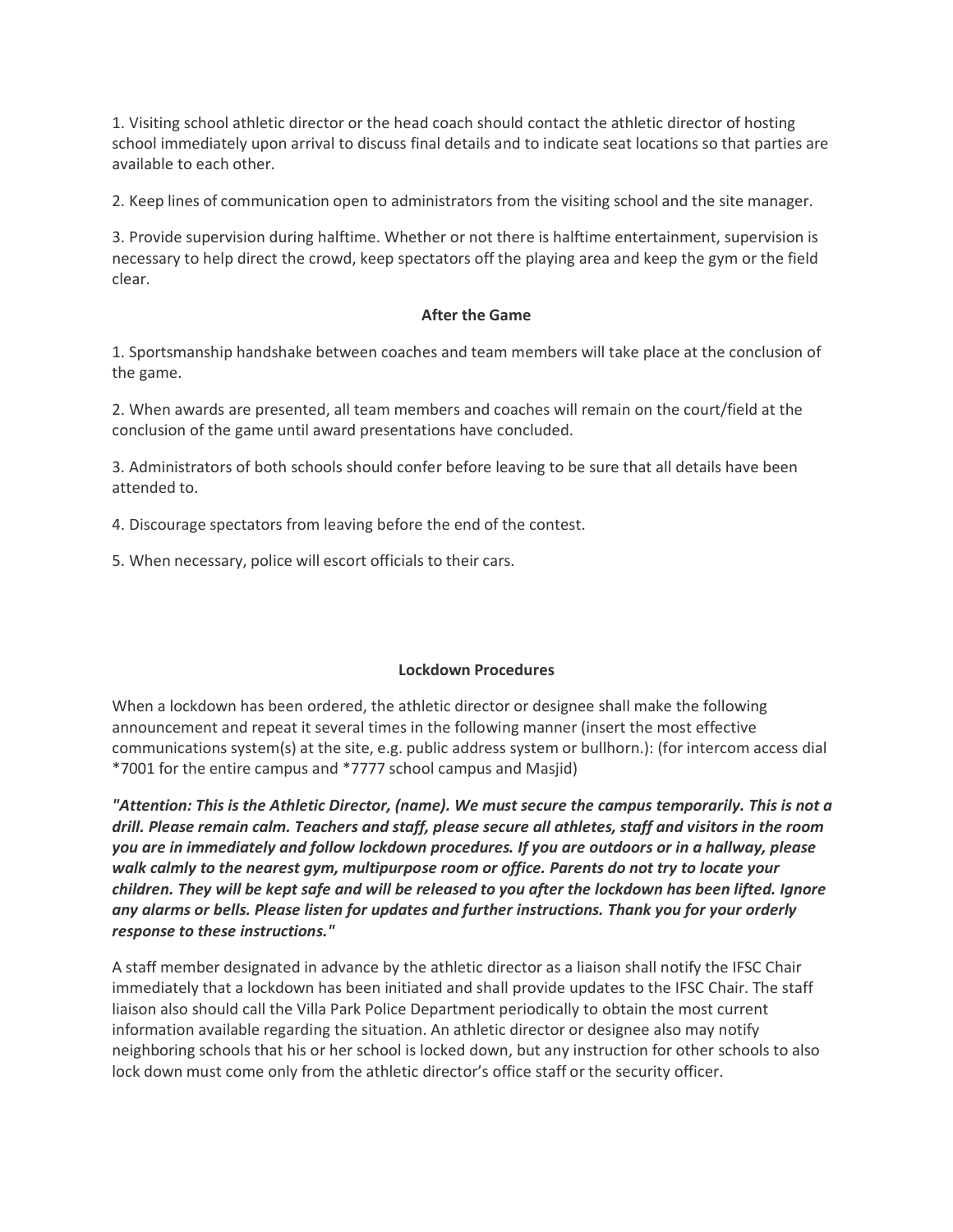Should a athletic director decide on the basis of information from other schools that he or she will lock down his or her own site, he or she must notify the IFSC Chairman of that decision immediately so that all schools that are locked down will be included in subsequent communications and notified when the lockdown is lifted.

#### **During the Lockdown**

· All staff and athletes are to be in secured rooms away from windows and visual contact from the outside during the lockdown.

· Athletes will be permitted to go to the restroom only if the security officer permits such activity and only if the student is accompanied by a designated school staff escort.

· Any special needs of athletes or access of parents to athletes will be addressed through the security officer.

· The athletic director/designee will provide frequent communications to the athletes and staff regarding the status of the lockdown and the need for continued cooperation.

· Rules prohibiting cell phone use during class time are to be strictly enforced.

#### **Lockdown in the Elementary Gym**

\* Coach's/staff members will lock the gym entrance from the hallway from the inside.

\*Coach's/staff members will assist the athletes into the storage room as best as they can.

\* If there are athletes left in the gym whom will not fit into the storage room, will be accompanied by a Coach/staff member and position themselves along the northwest corner of the gym whilst sitting on the floor.

\* All athletes, coach's, and staff members will remain silent during entire lockdown.

#### **Lockdown in the Large Gym**

\* Coach's/staff members will lock the gym door that leads to the hallway.

\* Coach's/staff members will situate the athletes in the northeast corner of the gym along the wall whilst sitting on the floor. They will remain there until lockdown has been lifted.

#### **Lifting the Lockdown**

The security officer will authorize lifting the lockdown and communicate that decision to the IFSC Chair. The IFSC Chair will call the affected sites to tell them to lift the lockdown or to verify that they have been instructed by a security officer to lift the lockdown. Athletic director/designees should inform all staff notified of the initiation that the lockdown has been lifted.

#### **After-Event Parent Communications**

Athletic directors are to send a factual notice to parents regarding the day, time, duration and reason for the lockdown. The notice should include other information as appropriate such as lunch changes,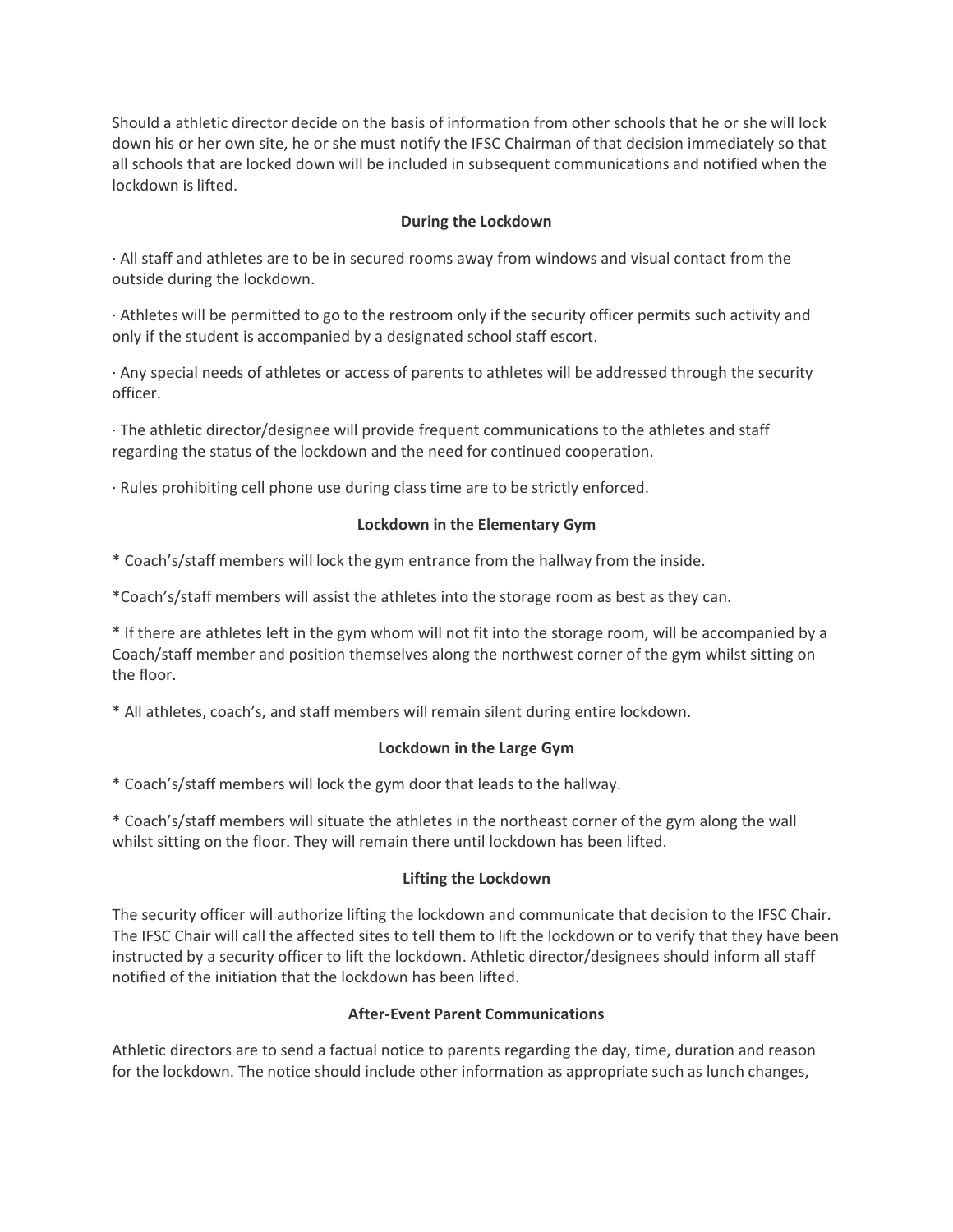transportation adjustments, and extra-curricular and co-curricular activity modifications. The notice also is to be posted on the school website.

#### Coach's/Staff/Other Personnel

- Take a quick glance in the hallway, grab any student nearby.
- Lock the gym door immediately.
- Keep all athletes sitting on the floor, away from the door or windows.
- Advise the athletes that there is some type of emergency, but you are not certain what it is.
- Project a calm attitude to help athletes remain calm.
- Reassure athletes that they are safe and that you are in charge.

- Take attendance and prepare a list of missing athletes and extra athletes in the room. Prepare to take this list with you when you are directed to leave the gym.

- If there is a phone in the gym, do not use it to call out. Lines must be kept open unless there is an emergency situation in the gym. Use your cell phone if needed.

- Ignore any fire alarm activation. The school will not be evacuated using this method. Announcements will be made over the intercom.

- When or if athletes are moved from the gym, assist them in moving as quietly and quickly as possible.

- Remain in the room until the athletic director, designee, or security officer announces the end of the lockdown or a police officer arrives and lifts the lockdown.

#### **Medical Emergency**

Call medical emergency phone number 911

Provide the following information:

- a. Nature of medical emergency
- b. Location of the emergency (High School Gym, Elementary Gym)
- c. Your name and phone number from which you are calling.
- Do not move victim, unless absolutely necessary.

• Call the School Nurse or member of the administrative team trained in CPR and First Aid to provide the required assistance prior to thearrival of the professional medical help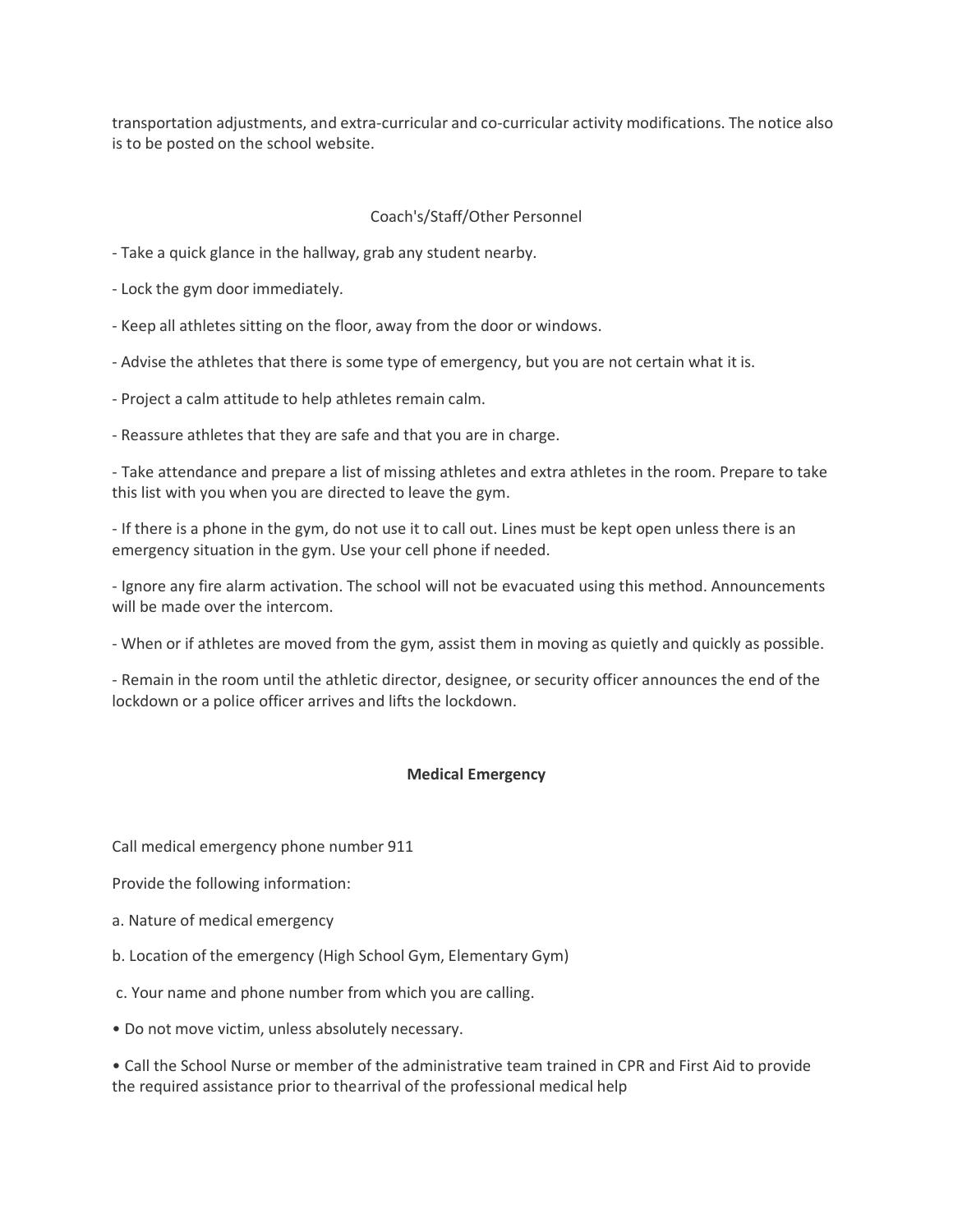• If personnel trained in First Aid are not available, as a minimum, attempt to provide the following assistance:

1. Stop the bleeding with firm pressure on the wounds (note: avoid contact with blood or other bodily fluids).

2. Clear the air passages using the Heimlich Maneuver in case of choking.

#### **Fire Emergency**

When fire is discovered in the gym (HS/ES):

- Activate the nearest fire alarm (if installed)
- Notify the local Fire Department by calling 911.

• If the fire alarm is not available, notify the site personnel about the fire emergency by the following means: Voice Communication – personal cell phone - Radio/Walkie Talkie

Upon being notified about the fire emergency, occupants must:

- Leave the building using the designated escape routes.
- Assemble in the designated area (specify location):

• Remain outside until the competent authority (Designated Official or designee) announces that it is safe to reenter.

Area/Floor Monitors must:

- Ensure that all employees have evacuated the area/floor.
- Report any problems to the Emergency Coordinator at the assembly area.

Assistants to Physically Challenged should:

• Assist all physically challenged employees in emergency evacuation.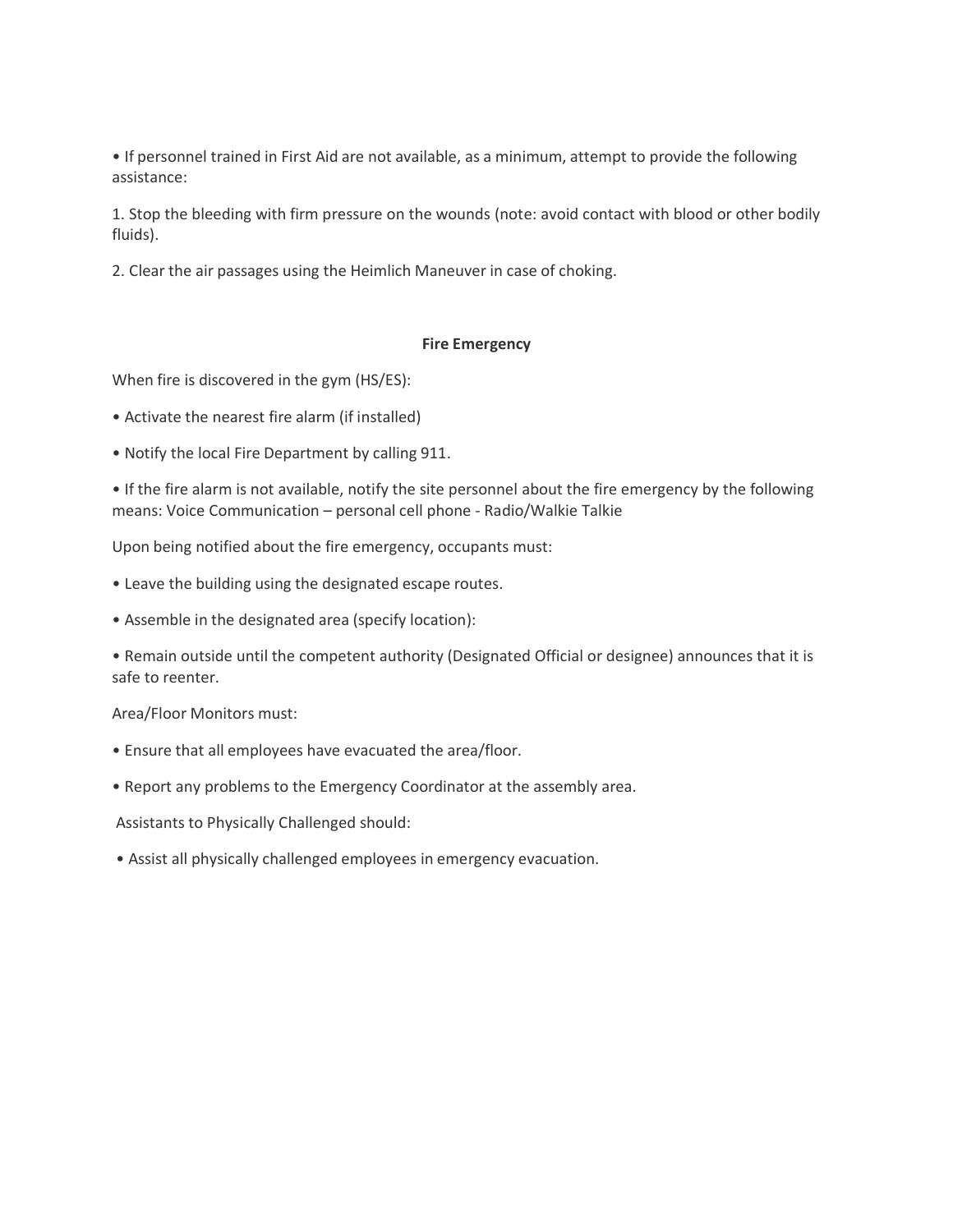#### **Telephone Bomb Threat**

- Get as much information as possible
- Keep caller on the phone long as possible
- Indicate to other staff members to call 911 and pull the fire alarm

#### **If an alarm is heard Athletic Director shall:**

• Search and clear gym areas.

Proceed with others to the far corner of the parking lot.

• Communicate with EMTs, police and fire departments (location of and information

about bomb, persons with disabilities, areas not checked)

• When the all clear is given, silence and reset the alarm.

#### **SEVERE WEATHER AND NATURAL DISASTERS**

#### **Tornado:**

• When a warning is issued by sirens or other means, seek inside shelter.

-Boys Girls will get to the student union and sit against the walls protecting their head and neck with their arms.

Coach's/staff members will assist the athletes into the student union as best as they can.

If there are athletes left in the gym whom will not fit into the student union, they will be accompanied by a Coach/staff member and position themselves along the northwest corner of the gym whilst sitting on the floor.

Boys and Girls will enter the kitchen of the elementary school cafeteria from the ES Gym.

#### **Earthquake:**

- Stay calm and await instructions from the Emergency Coordinator or the designated official.
- Keep away from overhead fixtures, windows, filing cabinets, and electrical power.
- Assist people with disabilities in finding a safe place.
- Evacuate as instructed by the Emergency Coordinator and/or the designated official.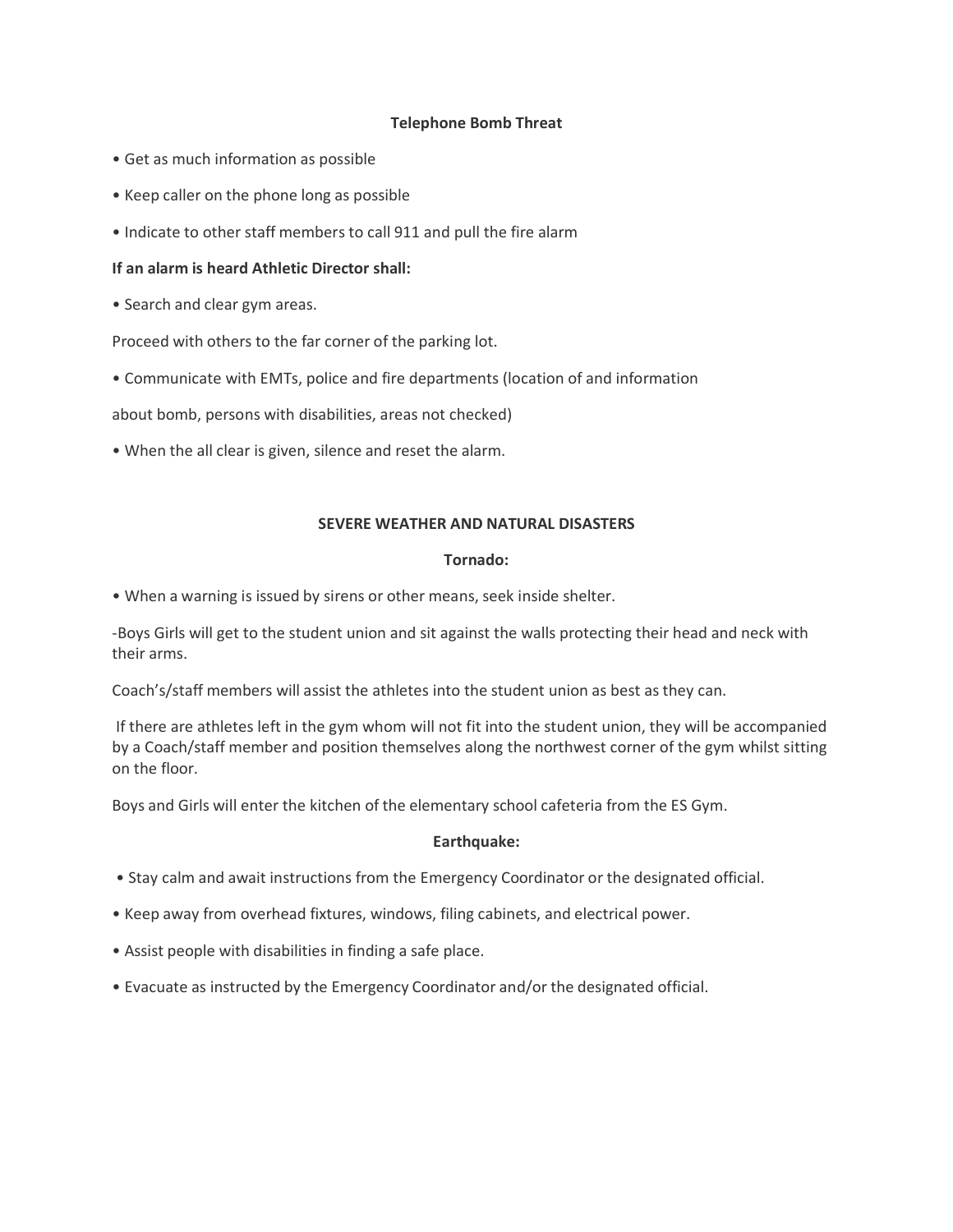# **Athletic Fees 2019-2020**

\$180/team for Middle School and High School

\$160/team for Elementary

# **Athletic Fee Refund Policy**

IF the student-athlete and his/her guardian inform the Coach/Athletic Director/ADC in writing their intention to withdraw from the team within five days of joining the team, the athletic fee will be fully refunded.

If the student-athlete does not "make" the team, the athletic fee will be fully refunded.

Student-athlete may withdraw from the team at any time during the season but will not receive a refund if notifying Coach/Athletic Director after five days of participation.

If a student-athlete is disqualified from a team for academic/disciplinary reasons, the athletic fee for that season will NOT be refunded.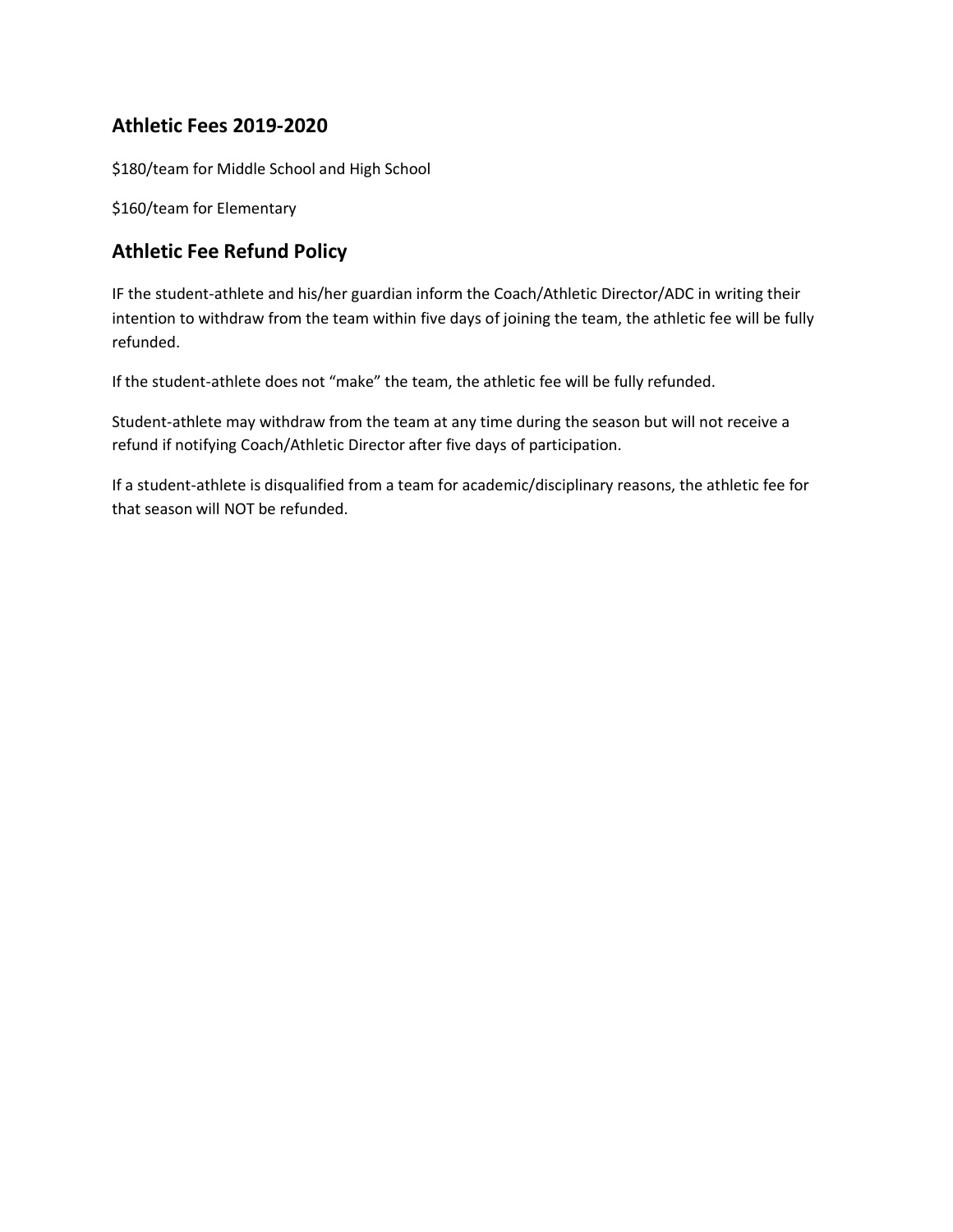

# ISLAMIC FOUNDATION SCHÖOL

SCHOLÅRSHÅP CHARACF-RER BERVICE

# Assumption of Risk and Injury Waiver — Sports Activities

| Child's Name: (First)          | (Last)                 |  |
|--------------------------------|------------------------|--|
| Birthday: (month/day/year)     | Male/Female Main Phone |  |
| Parents name: (Mother)         | (Father)               |  |
| Contact Number: (Mother)       | (Father)               |  |
| <b>Emergency Contact after</b> |                        |  |
| Child's Physician Name:        | Physician Phone #      |  |
|                                |                        |  |

OTHER MEDICAL CONDITIONS we should be aware of

MN/ e, the staff of IFS recognize our obligation to make our students and their parents aware of the risks and hazards associated with any sport. Students may suffer injuries, possibly minor, serious, catastrophic injury, paralysis, and even death. Any sport can be dangerous and lead to injury. I, the parent, understand that the supervising coach may call an ambulance for the above listed child should the coach deem this to be necessary. Parents should make their children aware of the possibility of injury and encourage their children to follow all the safety rules and the coaches? instruction. IFS, its coaches and other staff members, will not accept responsibility for injuries sustained by any student during the course of this sport participation. With the above in mind and being fully aware of the risks and possibility of an injury involved, I consent to have my child or children participate in any sport offered by IFS. l, my executors, or other representatives, waive and release all rights and claims for damages that my child or I may have against Islamic Foundation School (IFS) and/or its representatives •whether paid or volunteer. I also affirm that I now have and will continue to provide proper hospitalization, health, and accident insurance coverage, which I consider adequate for both my child's protection and my own protection. I also understand that it is the parent's responsibility to warn the child about the dangers of any sport and injury. The parent should warn the child according to what the parents feel is appropriate.

I agree to release and hold forever harmless, Islamic Foundation. the instructor(s), students and all other participants of these sports activities, from any and all claims. damages, or liability of any sort,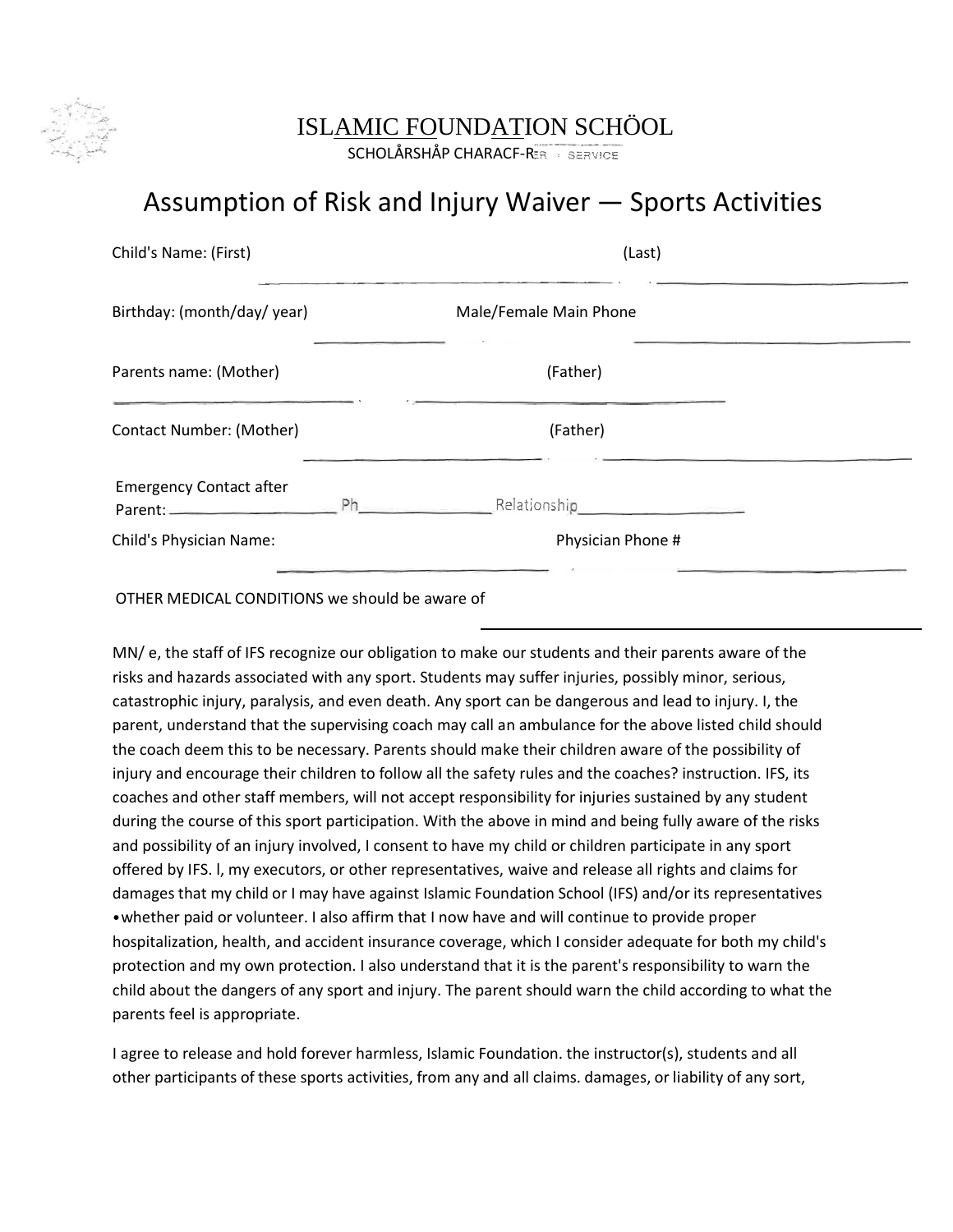which I or co-signors (if any) may have or ever have in the future because of an injury or other damage i may receive as a result of being a student, participant or spectator in the practice of this sport. I recognize that the practice of sports may be potentially hazardous and acknowledge that I have been advised by the instructor(s) of 'the risks of injury and danger incident to instruction of this sport. I and co-signors (if any) hereby voluntarily agree to assume the results and consequences of those risks.

I represent and certify that have the permission of my parents and/or guardians to participate in the stated activities, and that they have full knowledge thereof. I also represent that to the best of my knowledge am physically able to commence instruction and have the responsibility to make the instructor aware of any disability or illness that would impact my health or safety or the health and safety of other persons present,

#### I AND MY CO-SIGNORS (IF ANY) HAVE READ AND UNDERSTAND THE ASSUMPTION OF RISK AND INJURY WAIVER AND INTEND TO BE LEGALLY BOUND BY THIS AGREEMENT.

| <b>Student Name:</b>          | <b>Student Signature:</b> |
|-------------------------------|---------------------------|
| Parent/Guardian Printed Name: | Date:                     |
| Parent/Guardian Signature:    | Date:                     |

#### To be completed by athlete or parent prior to examination.

| Name          |                                                                                                                        |        |            | School Year                                                                                                          |
|---------------|------------------------------------------------------------------------------------------------------------------------|--------|------------|----------------------------------------------------------------------------------------------------------------------|
| Last          | First                                                                                                                  | Middle |            |                                                                                                                      |
|               |                                                                                                                        |        |            |                                                                                                                      |
| Address       | <u> 1989 - Johann Stoff, deutscher Stoffen und der Stoffen und der Stoffen und der Stoffen und der Stoffen und der</u> |        | City/State |                                                                                                                      |
|               |                                                                                                                        |        | Class      |                                                                                                                      |
|               |                                                                                                                        |        |            | Student ID No. <b>Example 20</b> Student ID No.                                                                      |
| Parent's Name | <u> 1989 - John Stein, mars and de Britain and de Britain and de Britain and de Britain and de Britain and de Br</u>   |        | Phone No.  | <u> 1980 - Jan Samuel Barbara, politik eta politik eta politik eta politik eta politik eta politik eta politik e</u> |
|               |                                                                                                                        |        |            |                                                                                                                      |
|               |                                                                                                                        |        |            |                                                                                                                      |
| Address       |                                                                                                                        |        | City/State |                                                                                                                      |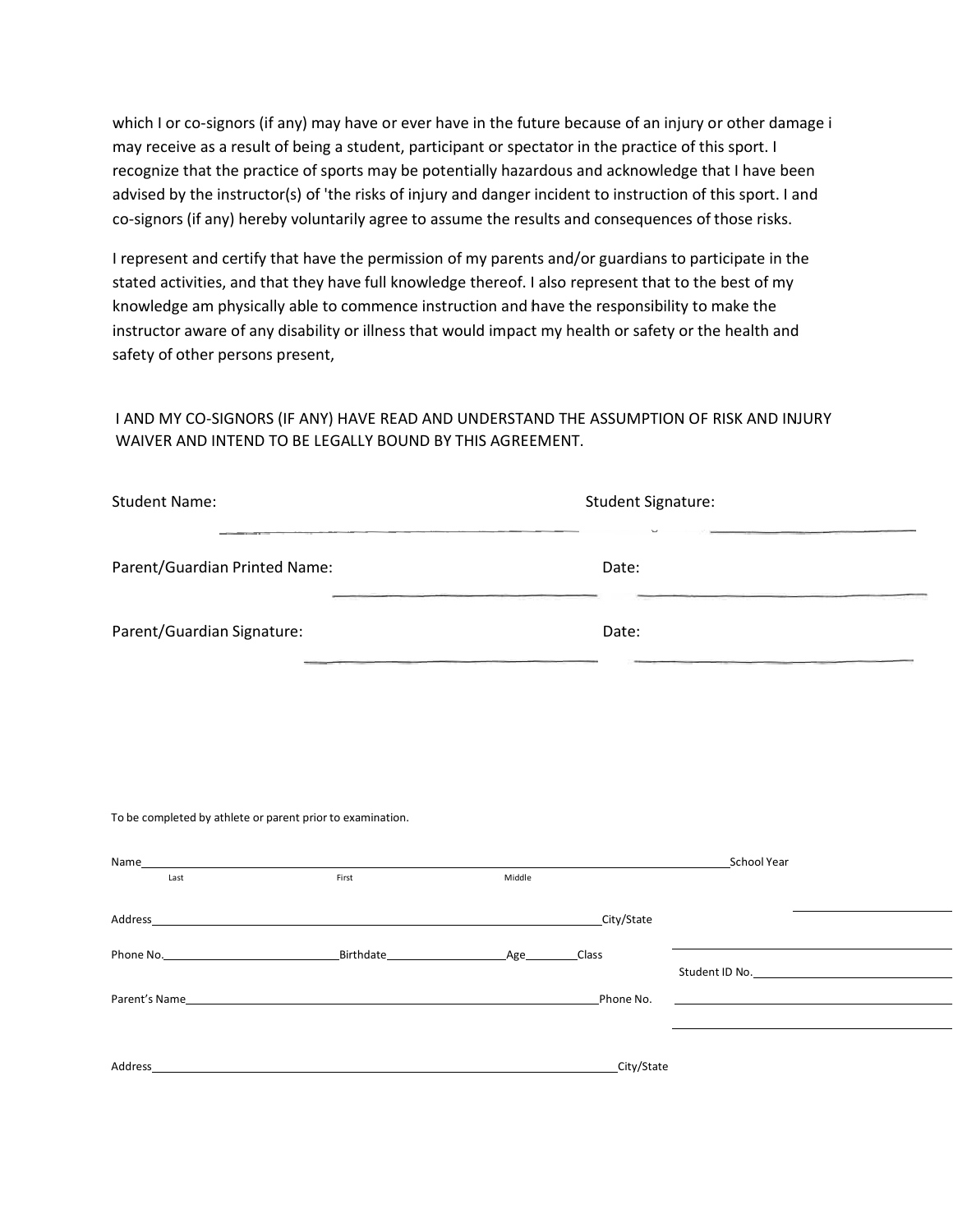

#### **Concussion Information Sheet**

A concussion is a brain injury and all brain injuries are serious. They are caused by a bump, blow, or jolt to the head, or by a blow to another part of the body with the force transmitted to the head. They can range from mild to severe and can disrupt the way the brain normally works. Even though most concussions are mild, **all concussions are potentially serious and may result in complications including prolonged brain damage and death if not recognized and managed properly.** In other words, even a "ding" or a bump on the head can be serious. You can't see a concussion and most sports concussions occur without loss of consciousness. Signs and symptoms of concussion may show up right after the injury or can take hours or days to fully appear. If your child reports any symptoms of concussion, or if you notice the symptoms or signs of concussion yourself, seek medical attention right away.

#### **Symptoms may include one or more of the following:**

| Headaches<br>Amnesia<br>$\bullet$                                    |                        |
|----------------------------------------------------------------------|------------------------|
| • "Pressure in head"<br>"Don't feel right"                           |                        |
| • Nausea or vomiting<br>Fatigue or low energy                        |                        |
| Neck pain<br>Sadness<br>$\vert \ \ \vert$<br>$\bullet$               |                        |
| Balance problems or dizziness<br>$\bullet$                           | Nervousness or anxiety |
| Blurred, double, or fuzzy vision<br><b>Irritability</b><br>$\bullet$ |                        |
| Sensitivity to light or noise<br>More emotional<br>$\bullet$         |                        |
| Feeling sluggish or slowed down<br>Confusion<br>$\bullet$            |                        |
| Concentration or memory problems<br>Feeling foggy or groggy          |                        |
| Drowsiness<br>(forgetting game plays)<br>$\bullet$                   |                        |
| Change in sleep patterns<br>Repeating the same                       |                        |
| <u>au cetion/commen</u>                                              |                        |

|                 | • Appears dazed                             |  |  |
|-----------------|---------------------------------------------|--|--|
|                 | • Vacant facial expression                  |  |  |
|                 | • Confused about assignment                 |  |  |
| • Forgets plays |                                             |  |  |
|                 | • Is unsure of game, score, or opponent     |  |  |
|                 | • Moves clumsily or displays incoordination |  |  |
|                 | • Answers questions slowly                  |  |  |
|                 | • Slurred speech                            |  |  |
|                 | • Shows behavior or personality changes     |  |  |
|                 | • Can't recall events prior to hit          |  |  |
|                 | • Can't recall events after hit             |  |  |